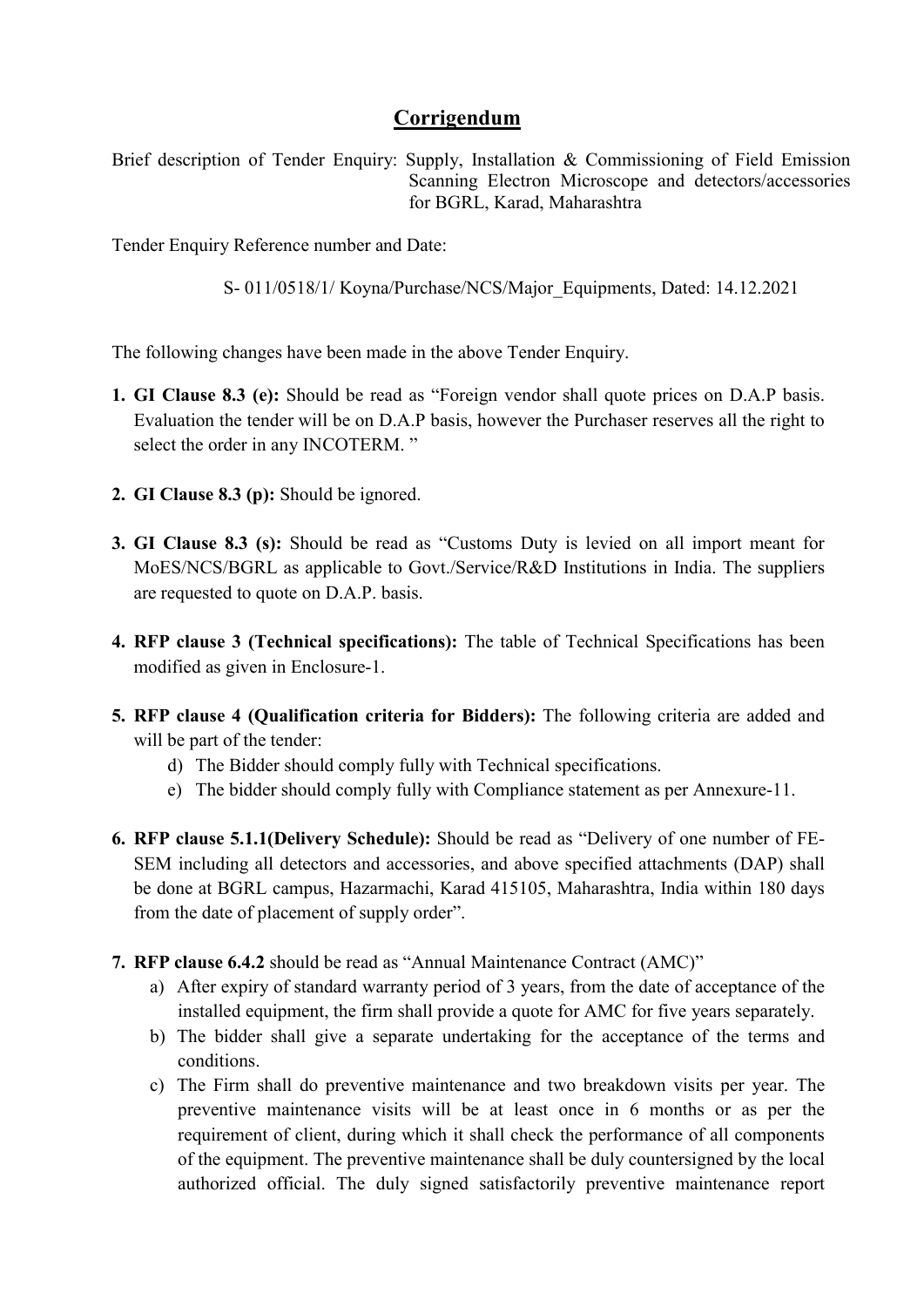countersigned by the designated official shall be the basis of releasing the periodic AMC payment.

- d) AMC charges quoted by the firm will not be taken into account for the cost comparison purpose. This AMC cost will be a part of the price bid but will not be considered for determining L1.
- e) Proportionate amount for AMC will be paid to the firm once in half year after successful maintenance of the system and after deduction of applicable penalty if any.
- f) During the period of warranty, in the event of the equipment developing snags or malfunctioning or if it stops functioning altogether, the Purchaser will promptly inform the Bidder, and the Bidder's maintenance engineers should attend to the complaint immediately and operationalize the equipment in the least possible time.
- 8. The Annexure -6, Annexure -11, and Annexure -12, have been modified and should read as attached below.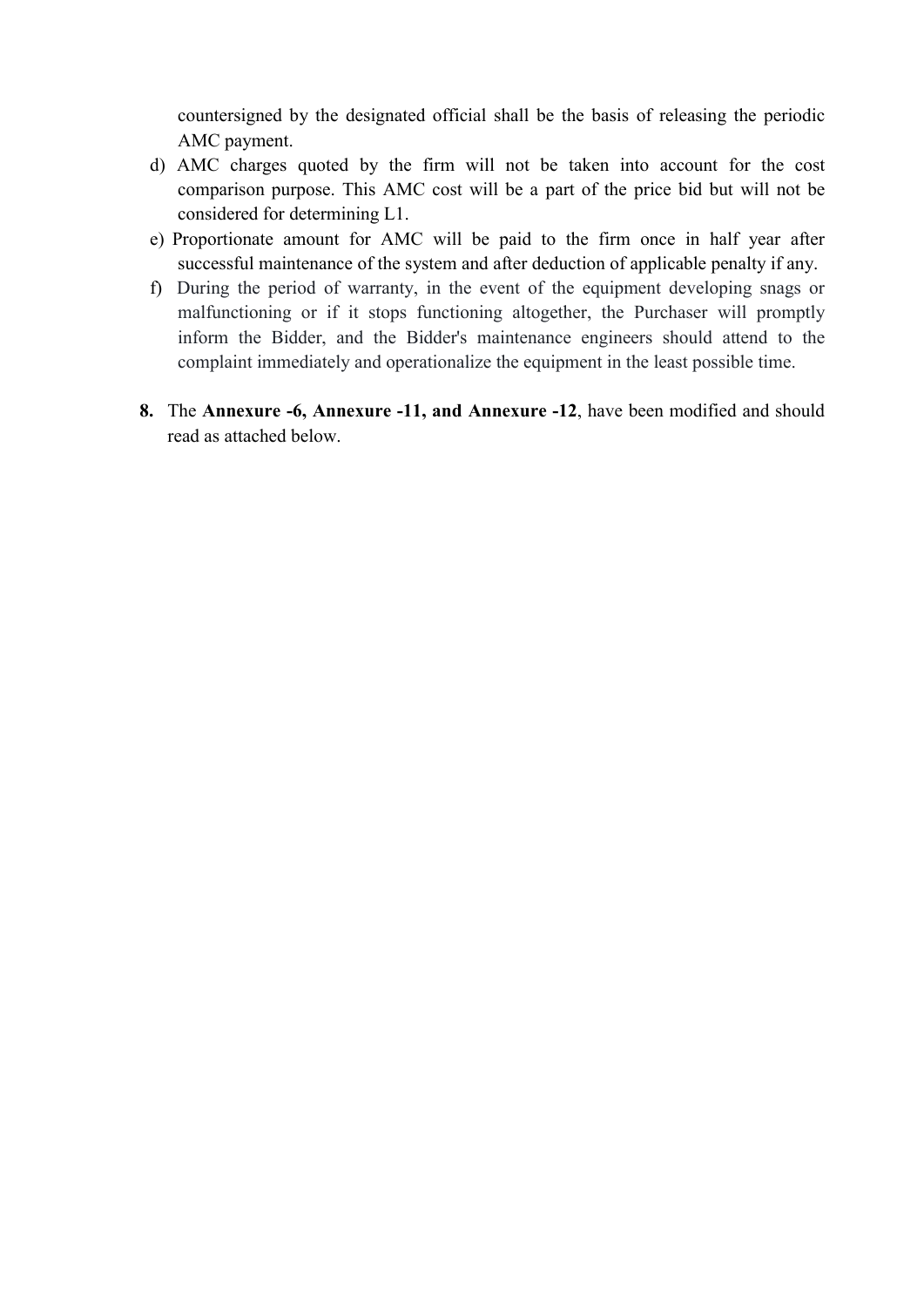## Annexure -6

## Financial Bid for qouted item

| <b>Table A</b> |                                                                                             |      |          |      |        |
|----------------|---------------------------------------------------------------------------------------------|------|----------|------|--------|
| Sl. No.        | Item Name                                                                                   | Unit | Quantity | Rate | Amount |
|                | (With full specification)                                                                   |      |          |      |        |
|                | Supply, installation and<br>commissioning of FE-<br>SEM as per "Technical<br>Specification" |      |          |      |        |
|                | <b>Total Tender Price</b>                                                                   |      |          |      |        |
|                | <b>Total in words</b>                                                                       |      |          |      |        |

| Sl. No. |                   | Item                        | Charges in<br><b>INR</b> | GST (if<br>any)    | Amount<br>(INR) |
|---------|-------------------|-----------------------------|--------------------------|--------------------|-----------------|
|         |                   | Post warranty $1st$ year    |                          |                    |                 |
|         | AMC as<br>per the | Post warranty $2nd$<br>year |                          |                    |                 |
|         | <b>RFP</b>        | Post warranty $3rd$ year    |                          |                    |                 |
|         |                   | Post warranty $4th$ year    |                          |                    |                 |
|         |                   | Post warranty $5th$ year    |                          |                    |                 |
|         |                   |                             |                          | <b>Total (INR)</b> |                 |

## Place:................... Signature of bidder.............

#### Date:................. Seal of bidder ....................

Note:

- 1 The names of each stores/items must be mentioned including services if any. The deliverables list attached with financial bid must be exactly same as per technical bids without mentioning prices.
- 2 Charges, if any, for inland (within the India) Transportation /freight/insurance of stores shall be mentioned separately. In case not mentioned, it is treated as free of cost.
- 3 If there is a discrepancy between the unit price and the total price, then THE UNIT PRICE shall prevail.
- 4 All applicable taxes must be mentioned against each item. Rate of each applicable tax must be mentioned in price bid.
- 5 Price schedule for optional items should be attached separately and not to be mentioned in main price bid.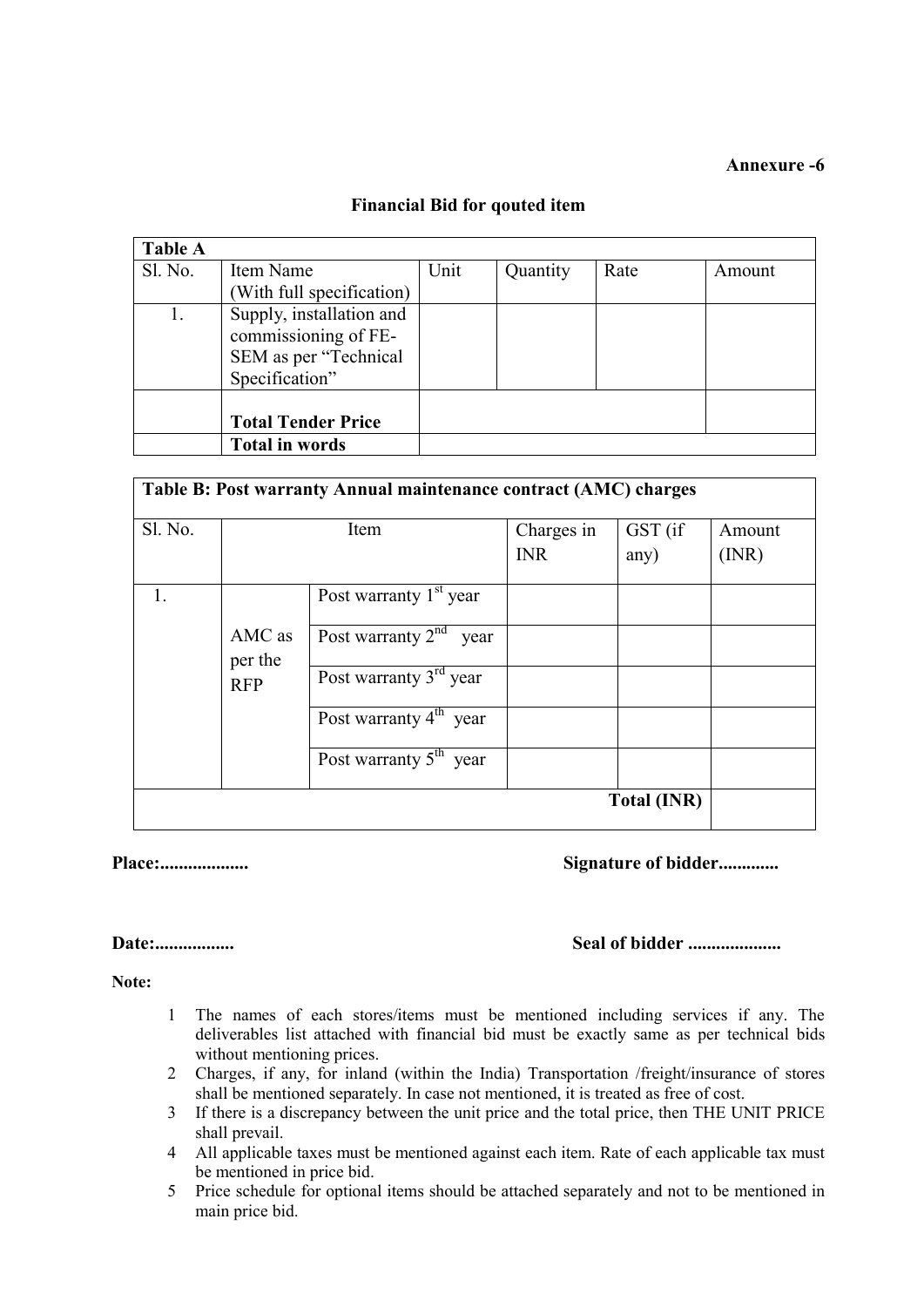Place : \_\_\_\_\_\_\_\_\_\_\_\_\_\_\_Date : \_\_\_\_\_\_\_\_\_\_\_\_\_ Signature of Bidder \_\_\_\_\_\_Seal of the Bidder\_\_\_\_\_\_\_\_\_\_\_\_

Annexure -11

## Format Technical Compliance Statement

Note: Bidder should write make and model of each hardware /firmware/software offered in appropriate place. Write Not Applicable (N/A) wherever not required.

1 Scope of the tender:

|                | <b>Requirements</b>                                                                                                                                                                                                                                                                                                                                                                                                                                   | <b>Specifications</b><br>Offered by<br>the Bidder | Complied/Non-<br>Complied | <b>Deviation if</b><br>any with<br>remarks |
|----------------|-------------------------------------------------------------------------------------------------------------------------------------------------------------------------------------------------------------------------------------------------------------------------------------------------------------------------------------------------------------------------------------------------------------------------------------------------------|---------------------------------------------------|---------------------------|--------------------------------------------|
| $\mathbf{I}$ . | Supply, installation and commissioning<br>of Field Emission Scanning Electron<br>Microscope with following detectors at<br>BGRL Campus, Hazarmachi, Karad.<br>a. Secondary Electron (SE)<br>b. Back<br>Scattered<br>Electron<br>(BSE)<br>c. Cathodoluminescence (CL)<br>dispersive<br>d. Energy<br>spectroscopy (EDS)<br>e. Electron<br>backscatter<br>diffraction (EBSD)<br>f. Accessories and spares for<br>proper functioning of the<br>laboratory |                                                   |                           |                                            |
| II.            | Training in operation and maintenance<br>of the whole system at BGRL Campus,<br>Hazarmachi.                                                                                                                                                                                                                                                                                                                                                           |                                                   |                           |                                            |
| III.           | Three years standard warranty and<br>provide a quote for AMC for five years<br>separately, for the items mentioned<br>above.                                                                                                                                                                                                                                                                                                                          |                                                   |                           |                                            |
| IV.            | The bidder shall take all necessary<br>actions related to the supply,<br>transportation of equipments to the sites,<br>installation, configuration and<br>integration of the complete hardware<br>and software modules to meet the<br>requirements as per RFP on turn-key<br>basis                                                                                                                                                                    |                                                   |                           |                                            |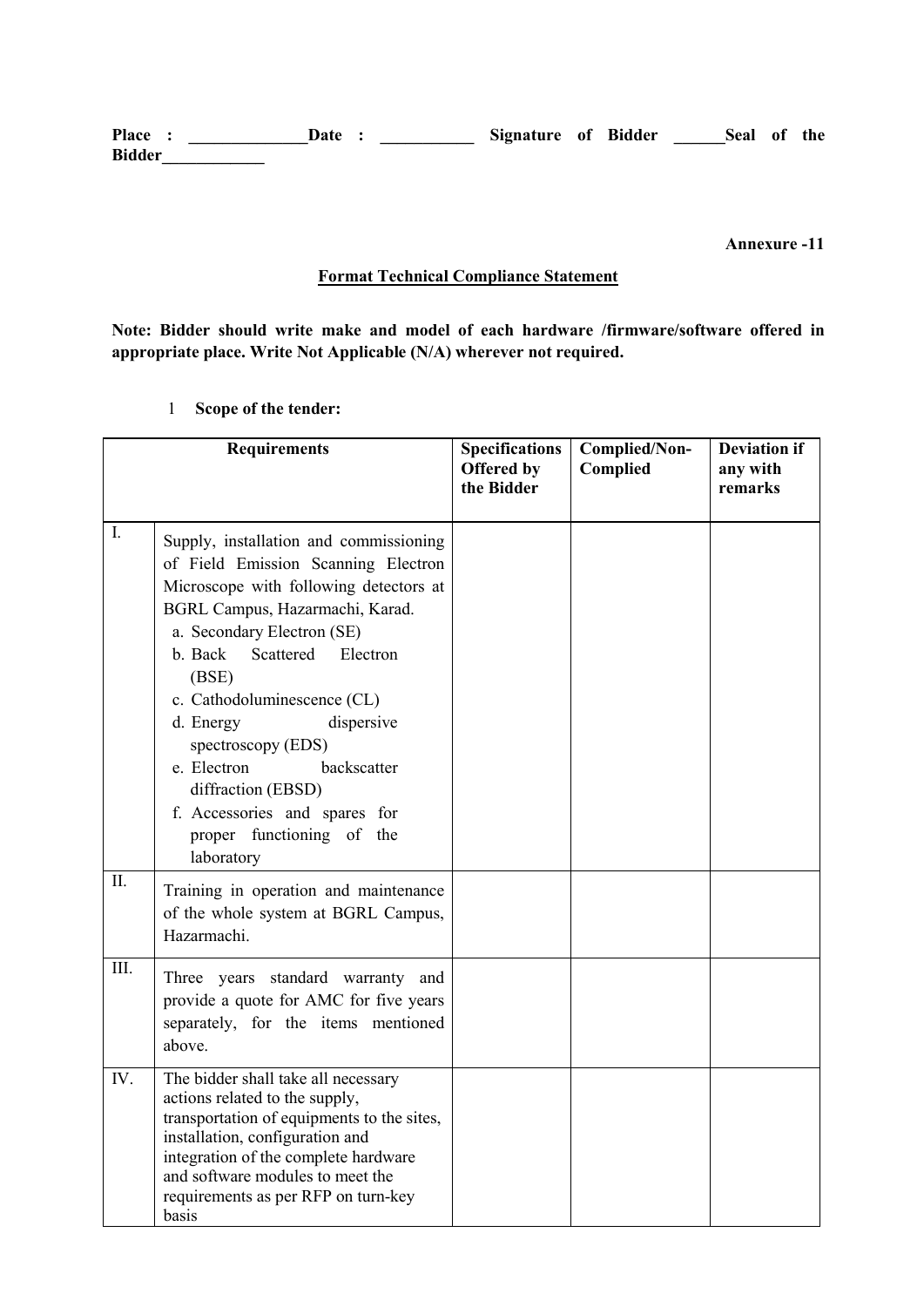## 2. Technical Specification

|                  |                         | <b>Requirements</b>                                                                                                                                                                                                                                                                                                                                                                                                                                                                                                                     | <b>Specifications</b><br>Offered by<br>the Bidder | Complied<br>$/Non-$<br>Complied | <b>Deviation if</b><br>any with<br>remarks |
|------------------|-------------------------|-----------------------------------------------------------------------------------------------------------------------------------------------------------------------------------------------------------------------------------------------------------------------------------------------------------------------------------------------------------------------------------------------------------------------------------------------------------------------------------------------------------------------------------------|---------------------------------------------------|---------------------------------|--------------------------------------------|
| 1                | Resolution              | 1.3 nm at 1 kV or better and 0.7 nm<br>at 15/20kV                                                                                                                                                                                                                                                                                                                                                                                                                                                                                       |                                                   |                                 |                                            |
| 2.               | Magnification           | X 10 to X10,00,000                                                                                                                                                                                                                                                                                                                                                                                                                                                                                                                      |                                                   |                                 |                                            |
| 3.               | Acceleration<br>Voltage | 0.1 or less to 30 kV or higher. All<br>voltage<br>settings<br>should<br>be<br>controlled with software.                                                                                                                                                                                                                                                                                                                                                                                                                                 |                                                   |                                 |                                            |
| $\overline{4}$ . | Chamber                 | Large chamber with at least 7<br>accessory ports. Chamber design<br>should allow quick changing of the<br>specimens. Chamber should be<br>provided with CCD camera or<br>suitable device to view the sample<br>$&$ stage inside the chamber without<br>interfering with detectors. CCD<br>camera should be able to display<br>both colour image with visible light<br>and monochrome images with IR<br>light<br>source. The microscope<br>should be able to support a WDS<br>port for field installations without<br>any modifications. |                                                   |                                 |                                            |
| 5.               | <b>Stage</b>            | 5 axes motorised eucentric stage.<br>Movements equivalent to or better<br>than below<br>$X = 100$ mm or more<br>$Y = 100$ mm or more<br>$Z = 50$ mm or more<br>Tilt range = $-3^{\circ}$ to $+70^{\circ}$<br>$R = 360^\circ$<br>Stage movement should be able to<br>control via. both software and<br>manually (with joystick).                                                                                                                                                                                                         |                                                   |                                 |                                            |
| 6.               | Probe current           | Up to 200 nA or more. Stability<br>better than 1 % covering 1hr, 6hrs,<br>24hrs<br>continuous<br>of<br>$12hrs$ ,<br>operation. Probe current detector<br>must be included for probe current<br>measurement.                                                                                                                                                                                                                                                                                                                             |                                                   |                                 |                                            |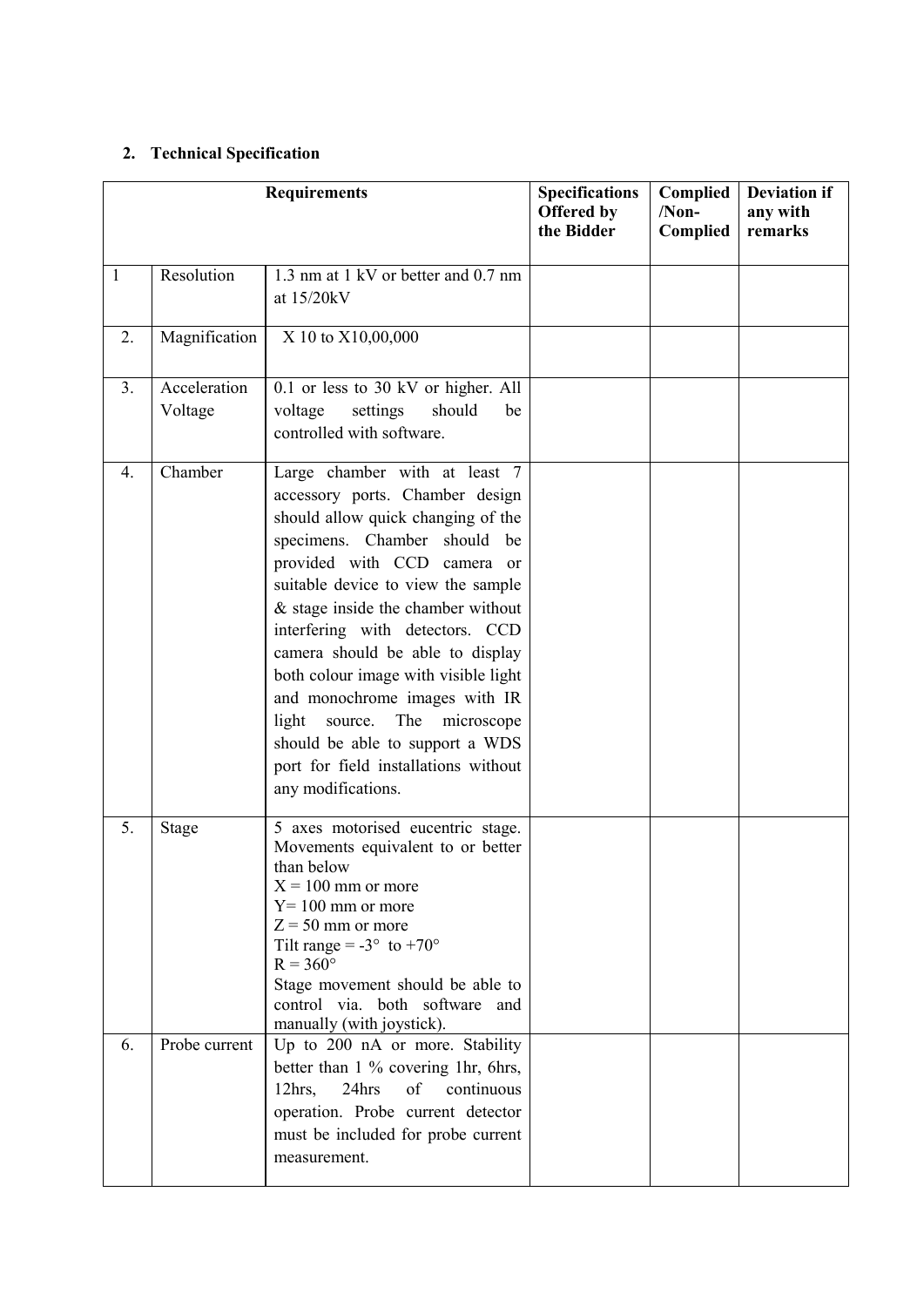| detector<br>b) High resolution back scattered<br>electron (BSE) detector  |  |
|---------------------------------------------------------------------------|--|
|                                                                           |  |
| c) For low detection of SE and                                            |  |
| BSE through the lens detector                                             |  |
| with user controllable energy                                             |  |
| filter<br>for<br>collection<br>of                                         |  |
| topographic (SE) contrast or                                              |  |
| atomic number (BSE) contrast.                                             |  |
| d) Cathodoluminescence<br>CL)<br>detector                                 |  |
| Cl detector should be based on                                            |  |
| mixed pixel photon counter                                                |  |
| technology. Wavelength range                                              |  |
| of 320-900 nm. CL detector                                                |  |
| should work in combination                                                |  |
| with other detectors, should<br>have external control panel               |  |
| controlling<br>extension<br>for                                           |  |
| signals.                                                                  |  |
| e) Energy-dispersive<br>(EDS)                                             |  |
| detector                                                                  |  |
| f) Electron backscatter diffraction                                       |  |
| (EBSD)<br>g) A through-lens detector with                                 |  |
| adjustable<br>energy<br>reflection                                        |  |
| filter<br>desirable<br>for<br>mixed                                       |  |
| (SE+BSE) contrast. Also stage                                             |  |
| voltage biasing or in-column                                              |  |
| deceleration<br>for<br>good                                               |  |
| With<br>resolution.<br>Energy<br>filtering range up to 1500V.             |  |
| h) Compatibility with Wavelength-                                         |  |
| dispersive (WDS) detector                                                 |  |
| 8.<br>Electron gun<br>Schottky field emission electron                    |  |
| gun. The emitter should be covered                                        |  |
| under warranty. The warranty                                              |  |
| period would include any extended                                         |  |
| warranty purchased.                                                       |  |
| User interface<br>Keyboard, mouse, control panel<br>9.                    |  |
| with multifunction for the control                                        |  |
| and adjustment of SEM parameters.                                         |  |
|                                                                           |  |
| Electron<br>10.<br>The Condenser lens system should                       |  |
| consist of dual condenser lens to<br>Optics                               |  |
| allow changes in beam current                                             |  |
| continuously.                                                             |  |
| The Objective lens should consist                                         |  |
| both<br>Electrostatic<br>of<br>and                                        |  |
| Electromagnetic Lenses with beam                                          |  |
| acceleration and deceleration within<br>the lens to reduce aberration and |  |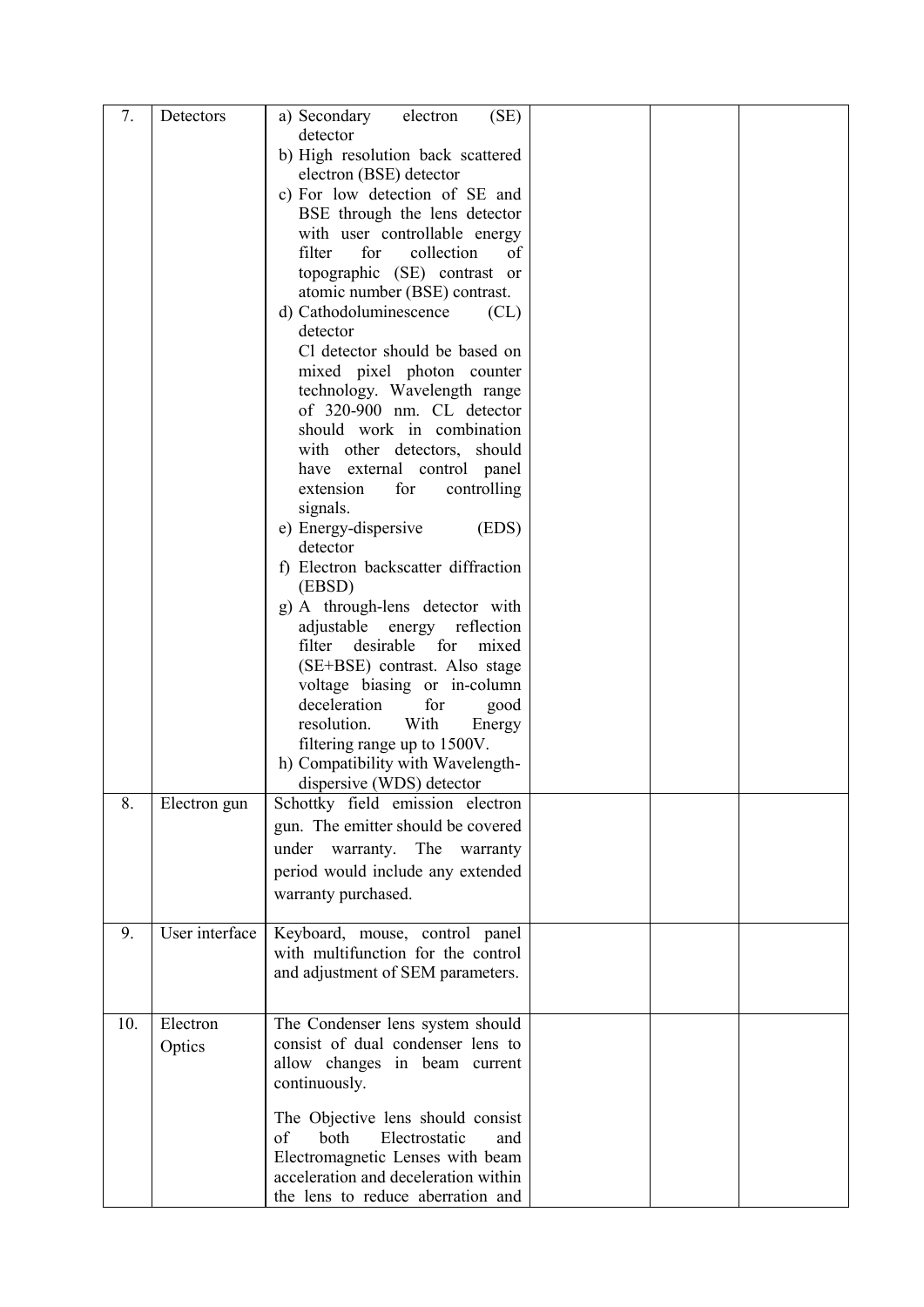|     |                          | improve probe diameter.                                                                                                                                                                                                                                                                                                                                                                   |  |  |
|-----|--------------------------|-------------------------------------------------------------------------------------------------------------------------------------------------------------------------------------------------------------------------------------------------------------------------------------------------------------------------------------------------------------------------------------------|--|--|
|     |                          | There must not be any Objective<br>Lens electromagnetic leakage flux<br>below the lens allowing imaging of<br>magnetic or paramagnetic samples<br>at short Working Distance and<br>preventing pattern distortion while<br>carrying out EBSD analysis. There<br>should be a dedicated lens setting<br>for ultra-long depth of focus for the<br>wide area EBSD analysis using<br>beam scan. |  |  |
|     |                          | The system should have beam<br>deceleration<br>stage<br>biasing<br><b>or</b><br>technology for High resolution<br>analysis.                                                                                                                                                                                                                                                               |  |  |
| 11. | Display/comp<br>uter     | 24" high end TFT flat screen or<br>better monitors for SEM, capable to<br>store images in various formats like<br>jpeg, tif, bmp, etc. Image store<br>resolution of 5120 x 3840 or better.                                                                                                                                                                                                |  |  |
|     |                          | Should<br>be<br>high<br>end<br>computer/workstation with not less<br>than 16 GB RAM, 2 GB graphics<br>card and 2TB hard drive and Intel<br>i7 processor to handle large image,<br>volumes of data along with image<br>processing software. Provision for<br>USB and CD/DVD record.                                                                                                        |  |  |
|     |                          | Provide colour Laser Printer with<br>photocopy/scanning facility with<br>minimum speed of 20 pages per<br>minute and 600 DPI.                                                                                                                                                                                                                                                             |  |  |
| 12. | Vacuum<br>system         | Fully automated controlled vacuum<br>system. Suitable vacuum system<br>having ion pump, turbo pump and<br>rotary pump (should be of reputed<br>brands). Pump down time should be<br>less than 5 min. FESEM should be<br>equipped a suitable vacuum system<br>to avoid contamination.                                                                                                      |  |  |
| 13. | Essential<br>Accessories | a) CCD colour camera (to view<br>inside chamber), also see point<br>b) Chiller and Compressor from<br>the column OEM required for<br>operation of the FE-SEM.<br>c) Interface between<br>FESEM,<br>EDS, WDS and EBSD<br>d) Sputter unit (gold) and carbon<br>unit separately                                                                                                              |  |  |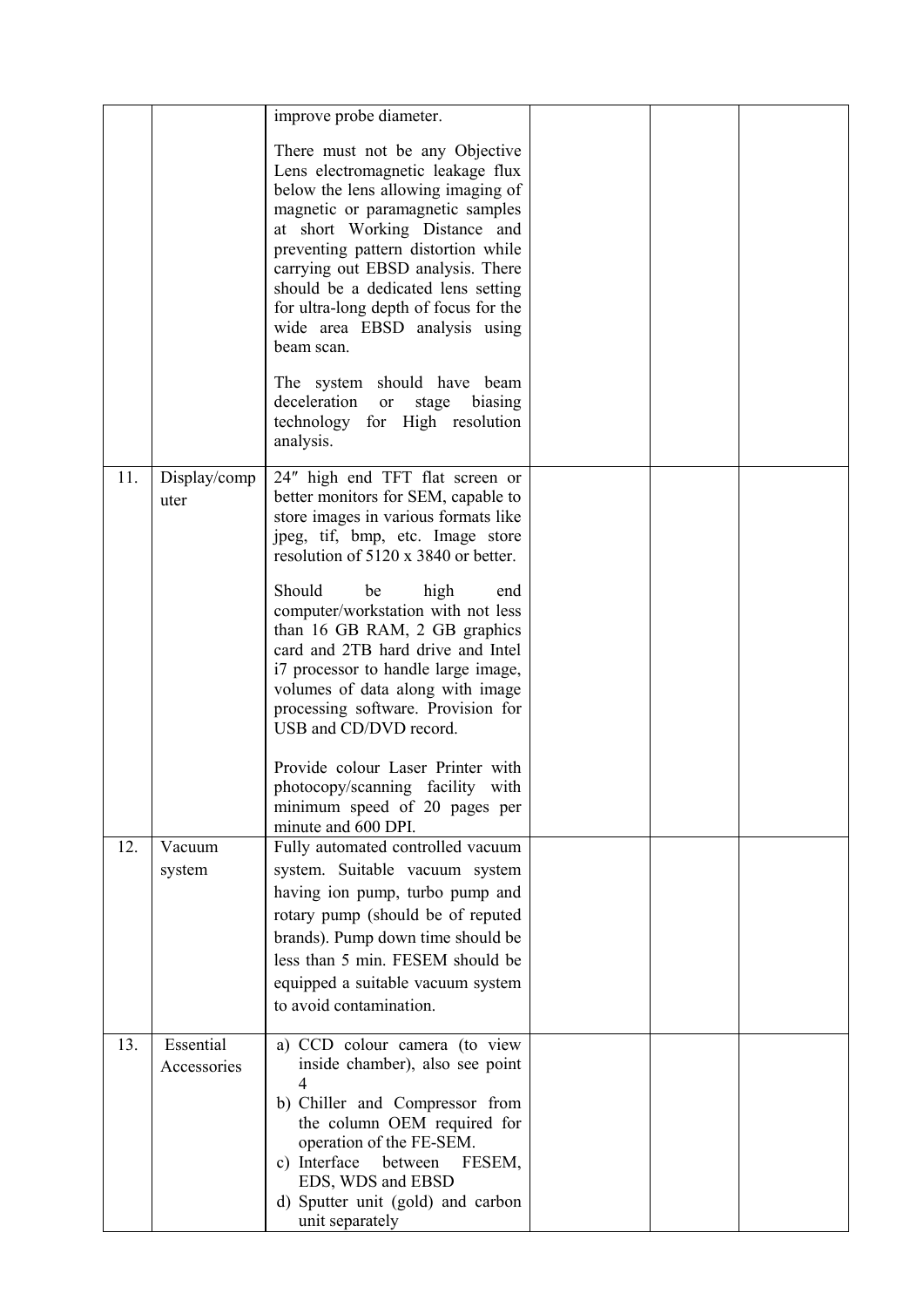|     |                          | e) 5 number of single stubs and 5<br>number of multiple sample<br>holders                                                                                                                                                                                                                                                                                                                                                                                                                                                                                                                                                                               |  |  |
|-----|--------------------------|---------------------------------------------------------------------------------------------------------------------------------------------------------------------------------------------------------------------------------------------------------------------------------------------------------------------------------------------------------------------------------------------------------------------------------------------------------------------------------------------------------------------------------------------------------------------------------------------------------------------------------------------------------|--|--|
| 14. | Calibration<br>standards | Standard samples to check system<br>calibration<br>i.e.,<br>magnification<br>should be supplied along with the<br>system.<br>Magnification standard (Mesh<br>1.<br>Sample),<br>Single-element EDS/WDS and<br>2.<br>multi-element<br>standards<br>covering 56 elements with<br>Faraday cup<br>Resolution standards - Gold<br>3.<br>on Carbon standard for SEM,<br>Separate Faraday cup for<br>4.                                                                                                                                                                                                                                                         |  |  |
| 15. | <b>EDS</b>               | probe current measurement<br>LN2 free EDS system. $40mm^2 \pm$<br>$10mm2$ 127eV resolution for Mn,<br>50 eV for carbon and 60 eV for<br>fluorine or better capable of<br>identifying elements from Boron to<br>Uranium, should do the functions<br>like qualitative, quantitative and<br>elemental mapping. EDS should be<br>capable of line scan, selected area<br>analysis and multipoint analysis.<br>EDS need to be integrated with<br>FESEM. The detector should be as<br>per ISO norms.                                                                                                                                                           |  |  |
|     |                          | EDS server & analysis software<br>should have capability to<br>do<br>Qualitative<br>Quantitative<br>$\&$<br>Analysis, Peak and Auto ID<br>routine, Spectral Match Analysis,<br>Database<br>management<br>and<br>Elemental<br>reporting,<br>Mapping,<br>Point Analysis, Line Scanning,<br>Real time Phase mapping, Phase to<br>Element and Element to Phase<br>with<br>drift<br>specimen<br>maps<br>correction. Pile up correction and<br>background<br>noise<br>reduction,<br>simultaneous imaging and analysis<br>should be possible.<br>All these capabilities should be<br>applicable<br>for<br>polished<br>flat<br>specimens, fractured samples and |  |  |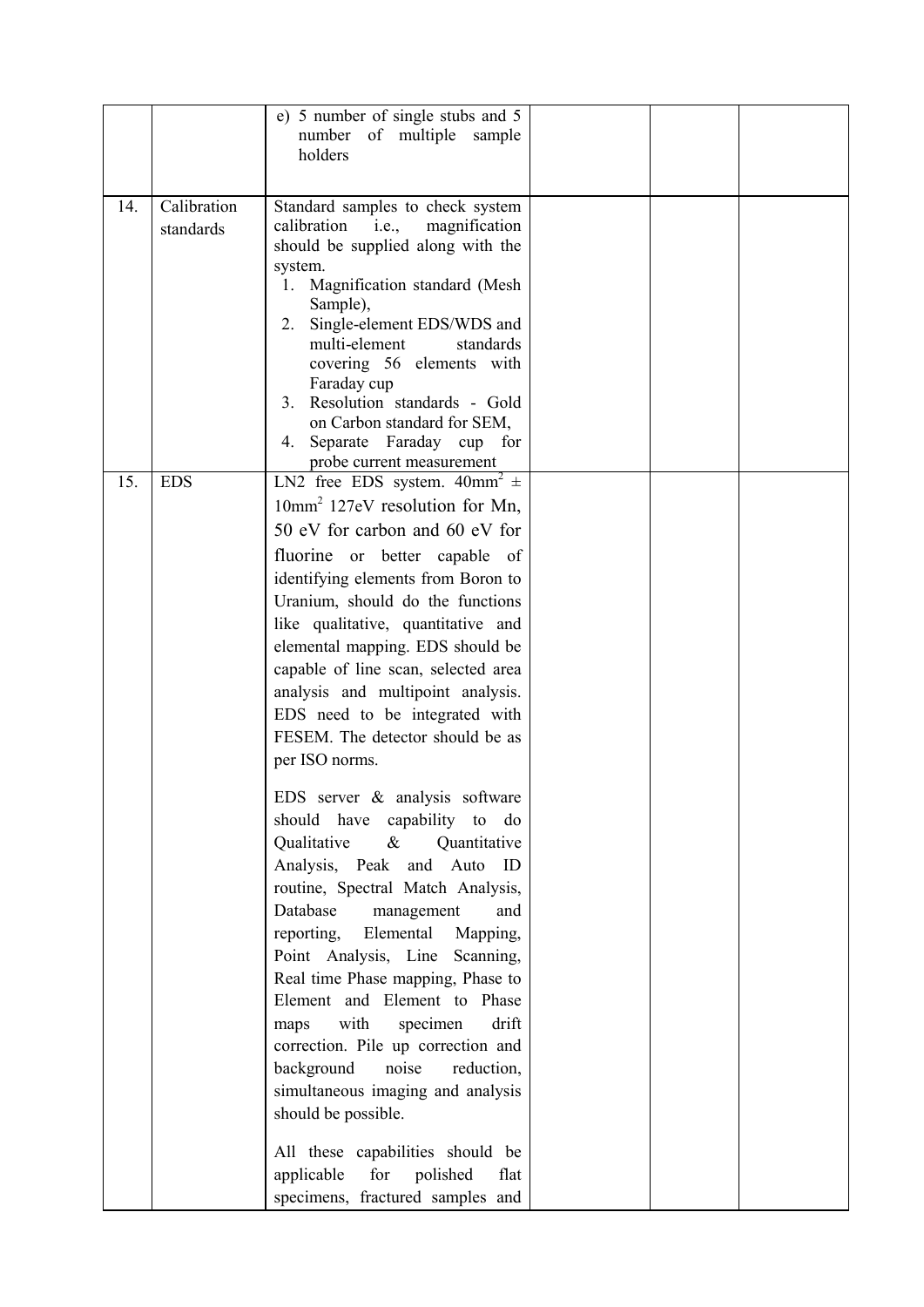| User interactive qualitative and<br>standard less/<br>standards based<br>quantification with $K$ , $L$ , $M$ , $N$ line<br>database. Real<br>time<br>elemental<br>mapping with<br>elemental<br>auto                                                                                                                                                                                                                                                                                                                                                                                                                                                                                                                                                                                                                                                                                                                                                                                                                                                                                                                                                                                                                                                                                                                                                                                                          |  |
|--------------------------------------------------------------------------------------------------------------------------------------------------------------------------------------------------------------------------------------------------------------------------------------------------------------------------------------------------------------------------------------------------------------------------------------------------------------------------------------------------------------------------------------------------------------------------------------------------------------------------------------------------------------------------------------------------------------------------------------------------------------------------------------------------------------------------------------------------------------------------------------------------------------------------------------------------------------------------------------------------------------------------------------------------------------------------------------------------------------------------------------------------------------------------------------------------------------------------------------------------------------------------------------------------------------------------------------------------------------------------------------------------------------|--|
| identification, quantification based<br>on ZAF, PhiZAF.<br>Should<br>have<br>quantification                                                                                                                                                                                                                                                                                                                                                                                                                                                                                                                                                                                                                                                                                                                                                                                                                                                                                                                                                                                                                                                                                                                                                                                                                                                                                                                  |  |
| algorithm for uneven surfaces and<br>under tilted conditions                                                                                                                                                                                                                                                                                                                                                                                                                                                                                                                                                                                                                                                                                                                                                                                                                                                                                                                                                                                                                                                                                                                                                                                                                                                                                                                                                 |  |
| <b>EBSD</b><br>16.<br>EBSD<br>should<br>The<br>system<br>1.<br>include Hardware consisting of<br>EBSD camera/detector and control<br>electronics<br>and<br>software<br>for<br>acquisition and indexing of electron<br>backscatter diffraction patterns and<br>phase mapping with SEM beam and<br>stage control with interface, pre-tilt<br>holders,<br>Calibration<br>sample<br>samples, Operation manuals should<br>be included.<br>2. CMOS based EBSD camera with<br>at least $1244 \times 1024$ pixels<br>resolution and indexing speeds of<br>4500 pps (or better)<br>3. The EBSD system Angular<br>resolution should be less than 0.1<br>deg.<br>4. The EBSD camera should have<br>tapered nose design to prevent<br>shadowing to other detectors of<br>FESEM <sub>s.</sub><br>The<br><b>EBSD</b><br>camera<br>should have motorised insertion<br>and retraction mechanism. The<br>position accuracy is to be 0.1mm.<br>5. The system software should<br>include following features<br>Latest Data Acquisition Software<br>working<br>on WINDOWS<br>64bit<br>platform,<br>System<br>software<br>with<br>latest<br>indexing algorithms.<br>a) Auto tilt correction<br>b) Phase Reflector File Creation<br>Software<br>c) Pole Figure Software – texture<br>analysis<br>d) Mapping Software – post<br>processing for grain<br>size,<br>Grain<br>Boundary<br>characteristics, etc<br>e) Large area Mapping |  |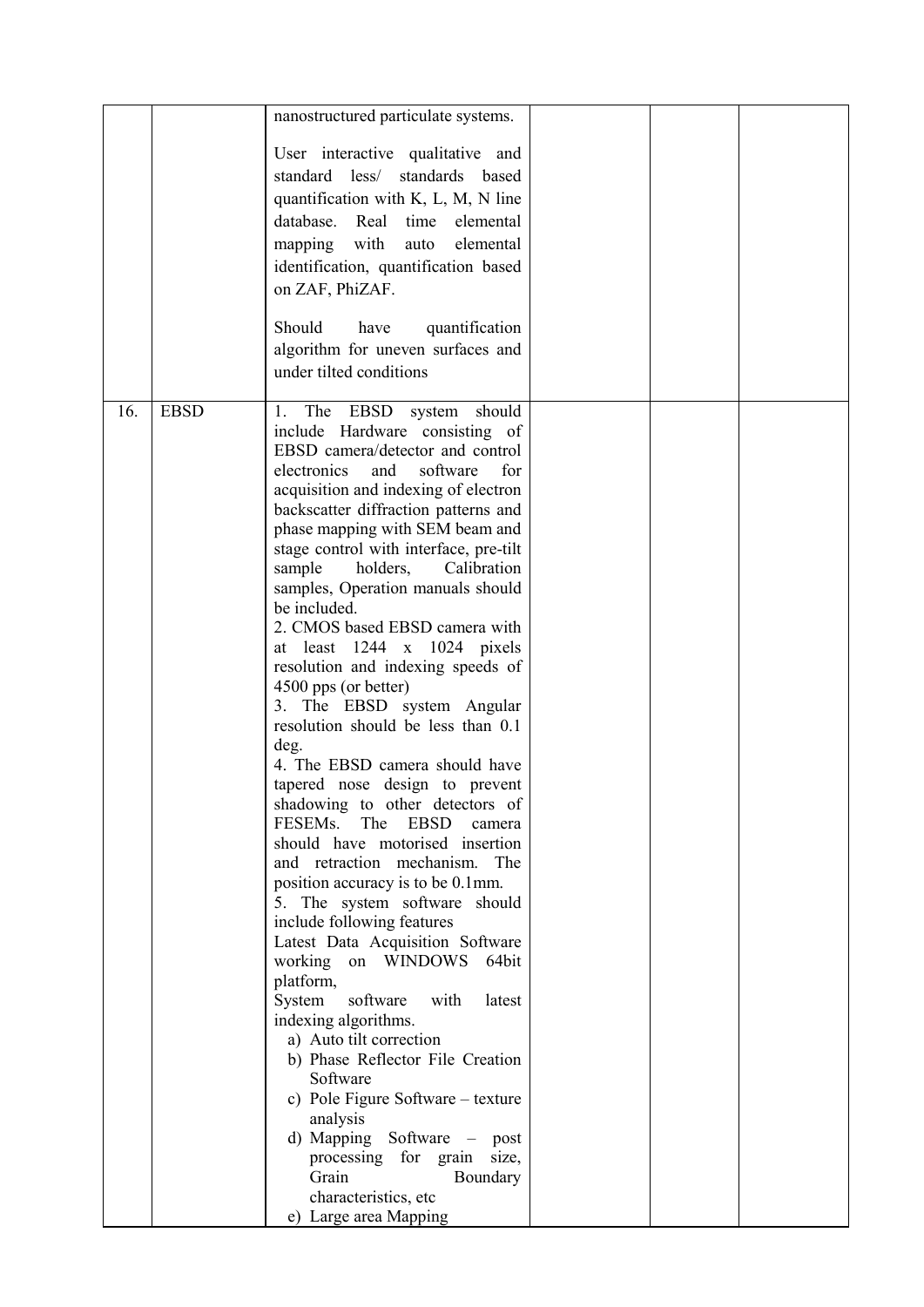|     |                           | ODF Software<br>$\ddot{\phantom{1}}$<br>texture<br>analysis<br>g) Imaging and Beam Control<br>Software<br>h) Stage Control Software<br>i) Phase Identification Software<br>i) ICSD Data Base<br>1 additional off line licence                                                                                                                                                                                                                                                                                                                                                                                                                                                                                                                                                                                                                                           |  |  |
|-----|---------------------------|-------------------------------------------------------------------------------------------------------------------------------------------------------------------------------------------------------------------------------------------------------------------------------------------------------------------------------------------------------------------------------------------------------------------------------------------------------------------------------------------------------------------------------------------------------------------------------------------------------------------------------------------------------------------------------------------------------------------------------------------------------------------------------------------------------------------------------------------------------------------------|--|--|
| 18. | Spares and<br>consumables | a) 10 nos. Carbon rod/thread $\&$<br>Carbon tapes (20m).<br>b) Provide recommended essential<br>consumables for uninterrupted<br>operation of the equipment for<br>five years.<br>50 numbers of specimen stubs.<br>C)<br>d) 2 electrostatic tweezers suitable<br>for handling stub.<br>e) Other specimen handling tools,<br>sample preparation materials<br>and general tools for the<br>maintenance of FESEM should<br>be provided.                                                                                                                                                                                                                                                                                                                                                                                                                                    |  |  |
| 19. | Vibratory<br>Polisher     | quality vibratory<br>good<br>A<br>polisher that should remove<br>minor deformation remaining<br>mechanical preparation<br>after<br>revealing a stress-free. Also,<br>oscillate<br>horizontally;<br>maximizing the length of time<br>specimen<br>touches<br>the<br>the<br>polishing cloth. Supplier should<br>provide collidal silica to chemo-<br>mechanically polish a<br>rock<br>specimen to a surface finish<br>suitable for electron-backscatter<br>diffraction (EBSD). Specimens<br>should naturally rotate around<br>the polishing bowl allowing<br>users to set-up the system and<br>walk<br>away. The instrument<br>along with the<br>following<br>accessories should be supplied.<br>numbers of specimen<br>a) $3$<br>holders of 2 inches (50mm)<br>length<br>b) Colloidal Silica, 64oz (2<br>litres)<br>c) 10 numbers of MicroCloth,<br>12in (305mm) diameter |  |  |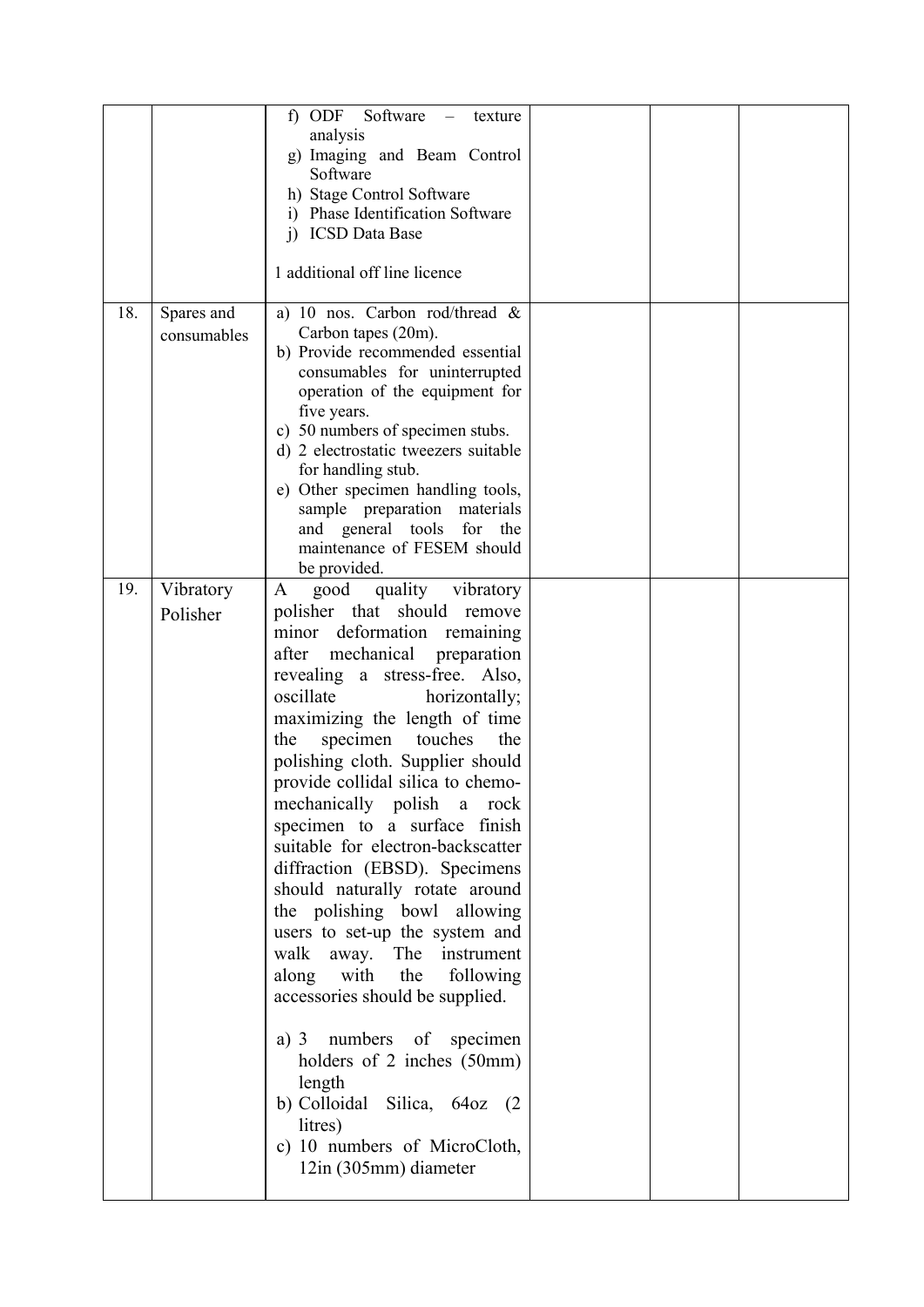| 20. | Warranty<br>$\&$<br>Training                                         | a) $3$<br>comprehensive<br>year<br>warranty. Warranty should<br>from<br>the<br>of<br>date<br>start<br>completion of installation.<br>b) Full on-site training must be<br>given to BGRL/MoES for the<br>smooth operation of FESEM<br>and, for data acquisition,<br>processing and interpretation.<br>c) One week initial training<br>during installation and at<br>least 10 days of advanced<br>training after 4 months of<br>installation of machine at the<br>customer site. All the training<br>should be part of the supply<br>and installation. |  |  |
|-----|----------------------------------------------------------------------|-----------------------------------------------------------------------------------------------------------------------------------------------------------------------------------------------------------------------------------------------------------------------------------------------------------------------------------------------------------------------------------------------------------------------------------------------------------------------------------------------------------------------------------------------------|--|--|
| 21. | <b>UPS</b>                                                           | Branded 15 KVA or better with at<br>least 1 hour back-up time and 3<br>year warranty on UPS and batteries.                                                                                                                                                                                                                                                                                                                                                                                                                                          |  |  |
| 22. | Sputter unit                                                         | Good quality sputter units (gold and<br>carbon separately) from column<br><b>OEM</b><br>supplier<br>with<br>turbo<br>molecular/ rotary pump and with<br>necessary vacuum gauges.                                                                                                                                                                                                                                                                                                                                                                    |  |  |
| 23. | Required<br>documents<br>along<br>with<br>technical<br>specification | of<br>3<br>a) List<br>at<br>least<br>Institute/laboratories<br>in India<br>with similar system installed<br>during last 5 years<br>b) The supplier should provide<br>/traceability<br>calibration<br>certificate of the equipment.                                                                                                                                                                                                                                                                                                                  |  |  |
| 24. | Pre-<br>installation<br>requirements                                 | Pre-installation requirement such as<br>required power, space, etc. are to be<br>surveyed by the supplier at the<br>installation site and inform to<br>BGRL.                                                                                                                                                                                                                                                                                                                                                                                        |  |  |
| 25. | Operation<br>Table Tool<br>kit                                       | Anti- vibration table along with<br>associated accessories.<br>Essential tool kit for FESEM to be<br>provided for handling<br>during<br>preventive maintenance.                                                                                                                                                                                                                                                                                                                                                                                     |  |  |
| 26. | Application<br>notes                                                 | The supplier must provide up-to-<br>date technical brochures adequately<br>explaining the availability of the<br>features in the model of the                                                                                                                                                                                                                                                                                                                                                                                                       |  |  |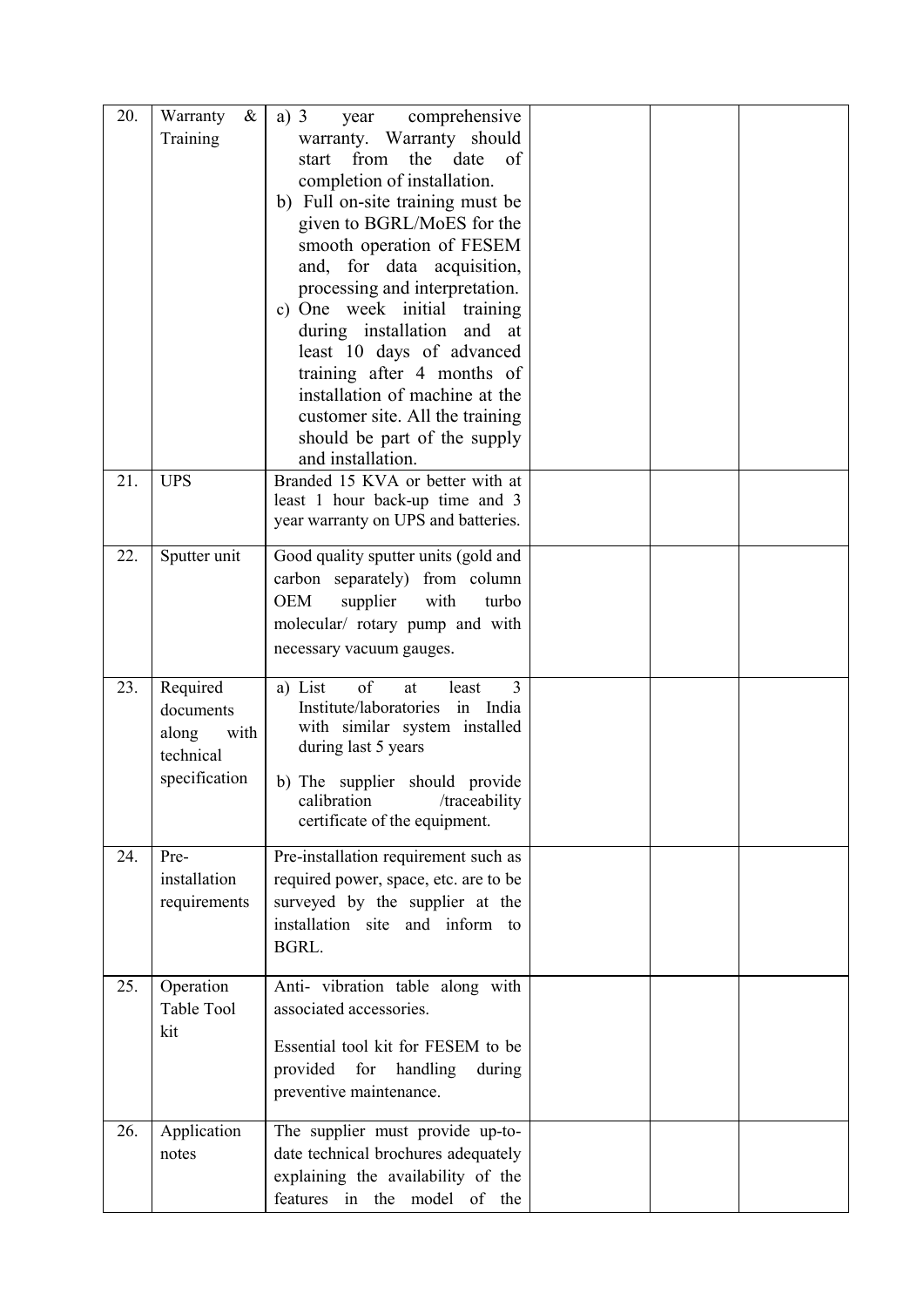|     |                                | equipment supplied.                                                                                                                                                                                                                                                          |  |  |
|-----|--------------------------------|------------------------------------------------------------------------------------------------------------------------------------------------------------------------------------------------------------------------------------------------------------------------------|--|--|
| 27. | Up-gradation                   | The<br>supplier<br>should<br>supply<br>upgraded softwares whenever there<br>is an up-gradation during warranty<br>period.                                                                                                                                                    |  |  |
| 28. | Compliance<br>statement        | The supplier must submit a table<br>indicating the compliance of the<br>features of the model of the<br>equipment being quoted with those<br>given in the indent verifiable<br>through Printed brochures of the<br>Principals / OEM and webpage:-                            |  |  |
|     |                                | Features not matching $-$ must be<br>clearly indicated.                                                                                                                                                                                                                      |  |  |
|     |                                | Additional features and features in<br>the quoted equipment which are<br>better than those in the indent -<br>may be clearly mentioned and<br>explained.                                                                                                                     |  |  |
| 29. | Availability<br>of spares      | The model quoted should be<br>explicit and one of the latest<br>with spares availability letter<br>from principals for next 10 years<br>post the expiry of the warranty.                                                                                                     |  |  |
| 30. | Post<br>warranty<br><b>AMC</b> | AMC charges for the five years<br>after initial 3 year warranty to be<br>mentioned with a yearly charge<br>breakup<br>(t <sub>o</sub> )<br>be<br>quoted<br>separately). This cost will be a<br>part of the price bid but will not<br>be considered for determining<br>$L1$ . |  |  |

## 3. Commercial and Other Terms & Conditions

|    |                      | <b>Requirements</b>                                                                                                                                                                         | <b>Specifications</b><br><b>Offered by</b><br>the Bidder | Complied/Non-<br>Complied | <b>Deviation</b><br>if any with<br>remarks |
|----|----------------------|---------------------------------------------------------------------------------------------------------------------------------------------------------------------------------------------|----------------------------------------------------------|---------------------------|--------------------------------------------|
| Ι. | Delivery<br>schedule | Delivery of one no. of<br>FE-SEM including<br>all<br>detectors and accessories,<br>specified<br>above<br>attachments shall be done<br><b>BGRL</b><br>at<br>campus,<br>Karad,<br>Hazarmachi, |                                                          |                           |                                            |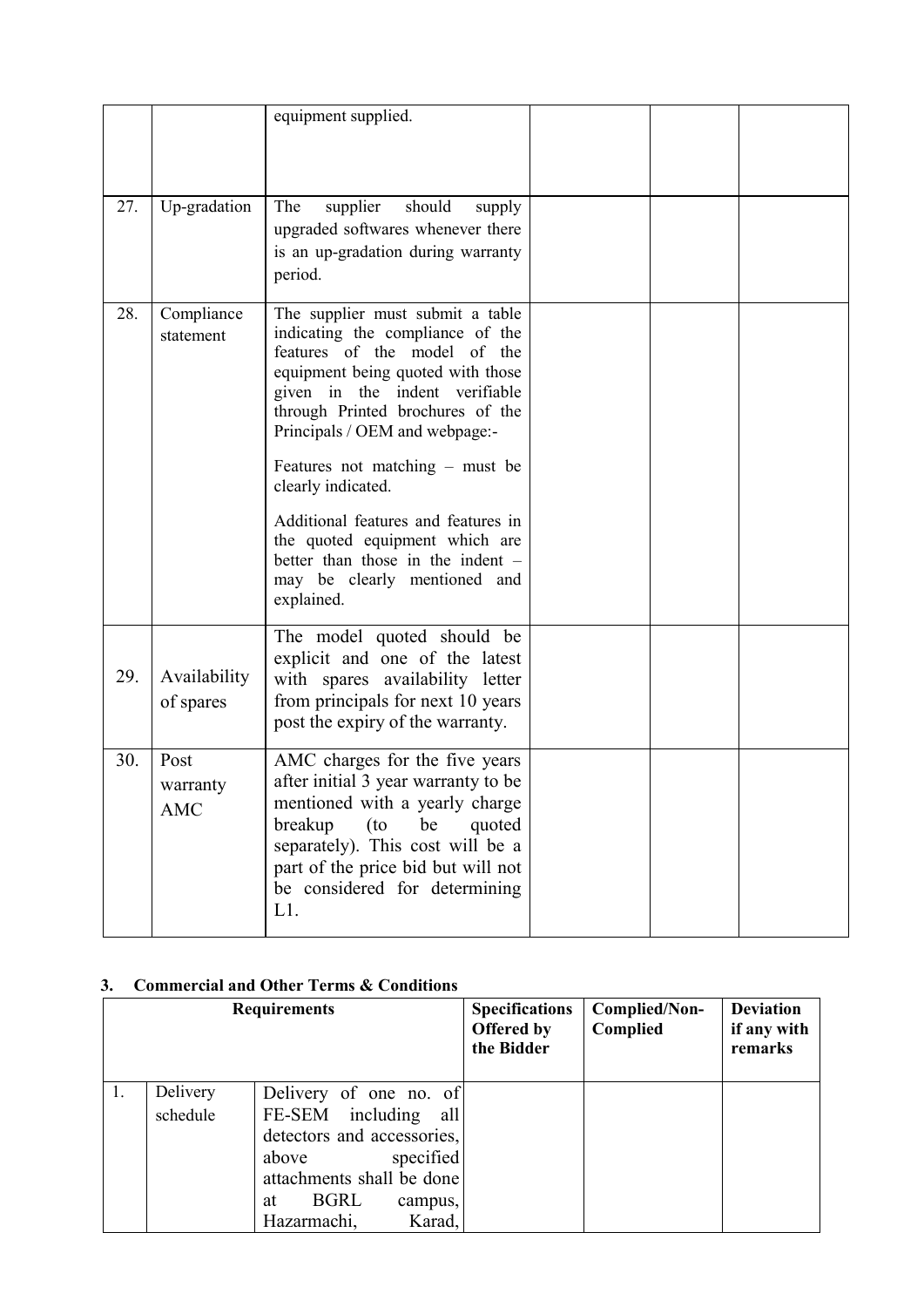|    |                                      | Maharashtra within 180<br>days from the date of<br>placement<br>of<br>supply<br>order.<br>If firm is unable to meet                                                                                                                                                                                                                                                                                                                                                                                                   |  |  |
|----|--------------------------------------|-----------------------------------------------------------------------------------------------------------------------------------------------------------------------------------------------------------------------------------------------------------------------------------------------------------------------------------------------------------------------------------------------------------------------------------------------------------------------------------------------------------------------|--|--|
| 2. | Late Delivery<br>Charges             | above delivery schedule a<br>Late Delivery charges of<br>0.5% of the goods value for<br>undelivered portion per<br>will<br>be<br>week<br>levied,<br>subject to maximum value<br>of LD being not higher<br>than $10\%$ of the value of<br>the delayed stores. Late<br>delivery charges will be<br>deducted from the final<br>payment.                                                                                                                                                                                  |  |  |
| 3. | Installation<br>Terms                | shall<br>installed<br>Item<br>be<br>within 90 days from the<br>date of delivery of stores at<br><b>BGRL</b><br>campus,<br>Hazarmachi,<br>Karad,<br>Maharashtra.<br>If Firm is unable to install<br>the system within 90 days,<br>of the delivery, then also<br>LD charges of 0.5% of total<br>value of the uncompleted<br>portion of work per week is<br>levied,<br>subjected<br>to<br>maximum of 10% of the<br>total value of the store. Late<br>installation charges will be<br>deducted from the final<br>payment. |  |  |
| 4. | Factory<br>Acceptance<br>Test (FAT): | As per the clause 6.1.1 in<br><b>RPF</b>                                                                                                                                                                                                                                                                                                                                                                                                                                                                              |  |  |
| 5. | Site<br>Acceptance<br>Test           | As per the clause 6.1.2 in<br><b>RPF</b>                                                                                                                                                                                                                                                                                                                                                                                                                                                                              |  |  |
| 6. | On<br>Training                       | Site The successful bidder should<br>provide in-depth training on<br>operation and maintenance<br>of the instrument to the<br>nominated<br>of<br>personnel<br>BGRL. One week initial<br>training during installation                                                                                                                                                                                                                                                                                                  |  |  |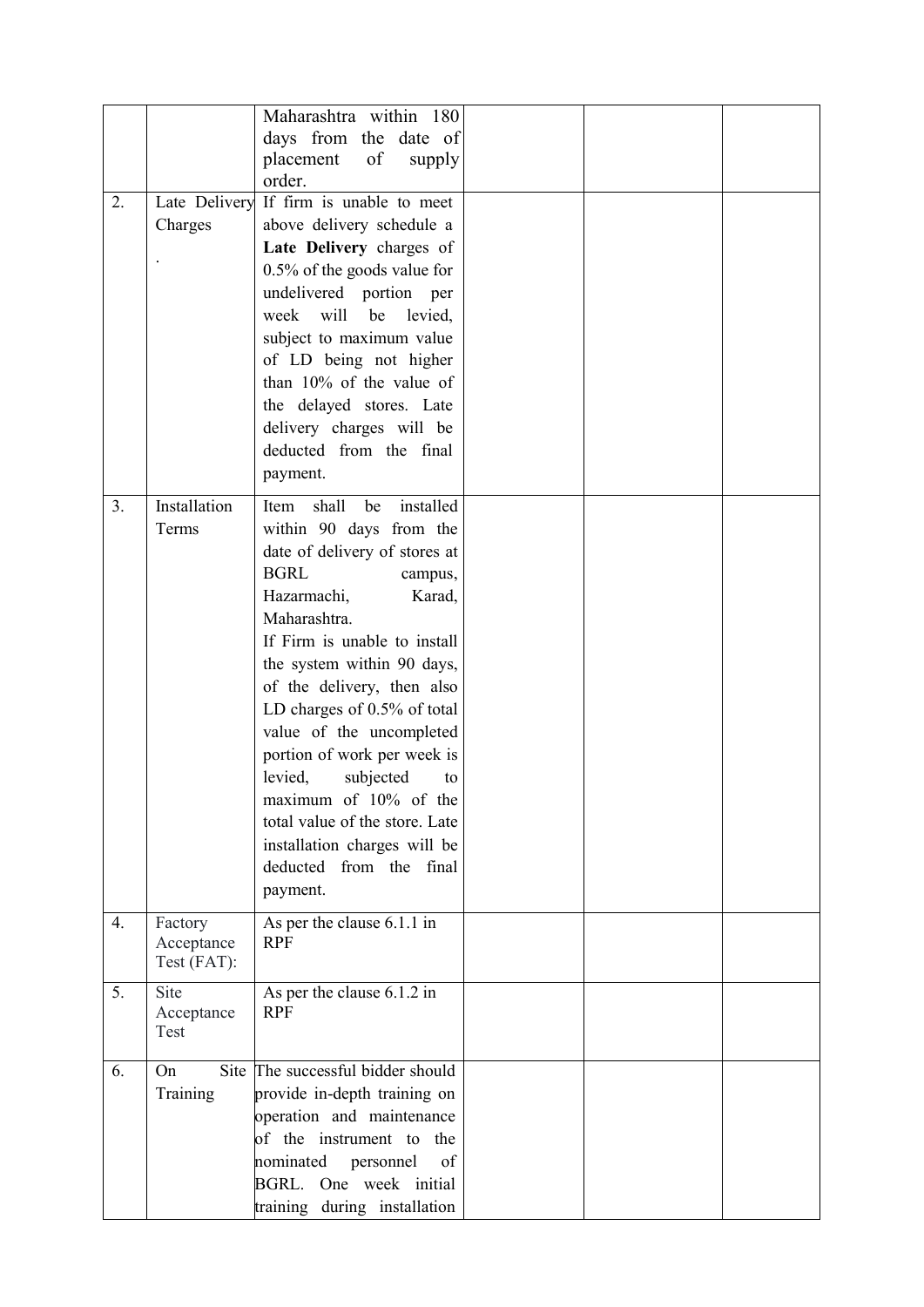|    |                                             | and at least 10 days of<br>advanced training after 4<br>months of installation of<br>machine should be provided. |  |  |
|----|---------------------------------------------|------------------------------------------------------------------------------------------------------------------|--|--|
|    |                                             | All the training should be<br>given by factory qualified<br>engineers, free of cost.                             |  |  |
| 7. | Warranty<br>Terms                           | As per the clause 6.4 in<br><b>RPF</b>                                                                           |  |  |
| 8. | Bidder's<br>Obligation:                     | As per the clause 9 in RPF                                                                                       |  |  |
| 9. | Qualification<br>for<br>criteria<br>bidders | As per clause 4 in RFP                                                                                           |  |  |

# 4. General terms and conditions

|                |                                   | <b>Requirements</b>                                                                                                                                                                                                   | <b>Specifications</b><br>Offered by<br>the Bidder | Complied/Non-<br>Complied | <b>Deviation</b><br>if any with<br>remarks |
|----------------|-----------------------------------|-----------------------------------------------------------------------------------------------------------------------------------------------------------------------------------------------------------------------|---------------------------------------------------|---------------------------|--------------------------------------------|
| 1.             | Validity of<br>Tender             | The tenders shall remain<br>valid for acceptance for a<br>period of 240 days (Two<br>Hundred Forty Days) for<br>Technical Bid after the date<br>of opening of tender as<br>prescribed<br>in<br>the<br>TE<br>document. |                                                   |                           |                                            |
| 2.             | Price bid                         | As per clause 8.3 in GI                                                                                                                                                                                               |                                                   |                           |                                            |
| 2.             | Bid security<br>declaration       | As per Annexure-2A                                                                                                                                                                                                    |                                                   |                           |                                            |
| 3 <sub>1</sub> | Performance<br>Security           | As per the clause 25 in GI<br>(Section II)                                                                                                                                                                            |                                                   |                           |                                            |
| 4.             | Penalty/<br>Liquidity<br>Damage:  | As per the clause 29 in GI<br>(Section II)                                                                                                                                                                            |                                                   |                           |                                            |
| 5.             | Terms and<br>Mode of<br>Payments: | As per the clause 34 in GI<br>(Section II)                                                                                                                                                                            |                                                   |                           |                                            |
| 6.             | Termination<br>of tender:         | As per the clause 35 in GI<br>(Section II)                                                                                                                                                                            |                                                   |                           |                                            |
| 7.             | Arbitration                       | As per the clause 36 in GI<br>(Section II)                                                                                                                                                                            |                                                   |                           |                                            |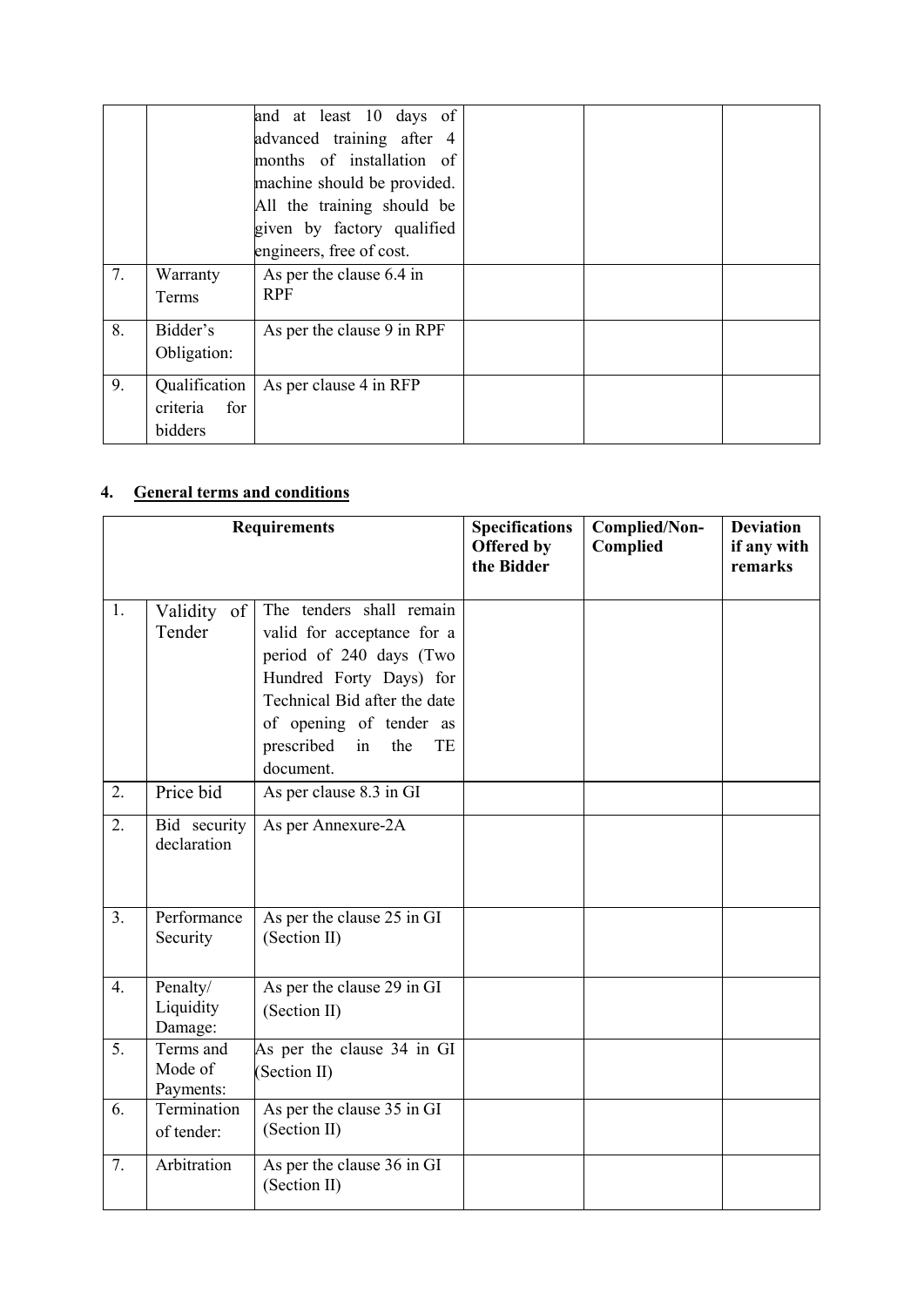| Force<br>Majore | As per the clause 37 in GI<br>(Section II) |  |  |
|-----------------|--------------------------------------------|--|--|
| Fall Clause     | As per the clause 38 in GI<br>(Section II) |  |  |

Annexure -12

## Letter Head of the OEM

## AGENCY AGREEMENT

Tender Enquiry No. ……………………………… dated ………………………………….

This is to certify that \_\_\_\_\_\_\_\_\_\_\_\_\_\_\_(as Indian Agent) having their registered Office at (complete Address of Indian Agent ) will be representing \_\_\_\_\_\_\_\_\_\_\_\_\_\_\_\_\_\_\_\_\_\_ (as Manufacturer/OEM) as our Agents in India for products being manufactured, under following terms.

|    | Date of appointment as Indian Agent       |  |
|----|-------------------------------------------|--|
| 2. | Date to which the Agreement is valid      |  |
| 3. | Authority to commit $&$ sign on behalf of |  |
|    | OEM whose signature, Name,                |  |
|    | Designation are given.                    |  |
|    | Product (s) covered in Agreement.         |  |
| 5. | After-sales Services and Back up          |  |
|    | Support                                   |  |
| 6. | Back to Back arrangement during           |  |
|    | installation, warranty, AMC               |  |
|    |                                           |  |

| (Authorized signatory of OEM) | (Authorized signatory)   |
|-------------------------------|--------------------------|
| Designation                   | Designation              |
| Name:                         | Name:                    |
| Address of Indian Agent:      | Address of Indian Agent: |
| Email Id:                     | Email Id:                |
| Tel No.                       | Tel No.                  |
| Fax No.                       | Fax No.                  |
|                               |                          |
| Company seal                  | Company seal             |
|                               |                          |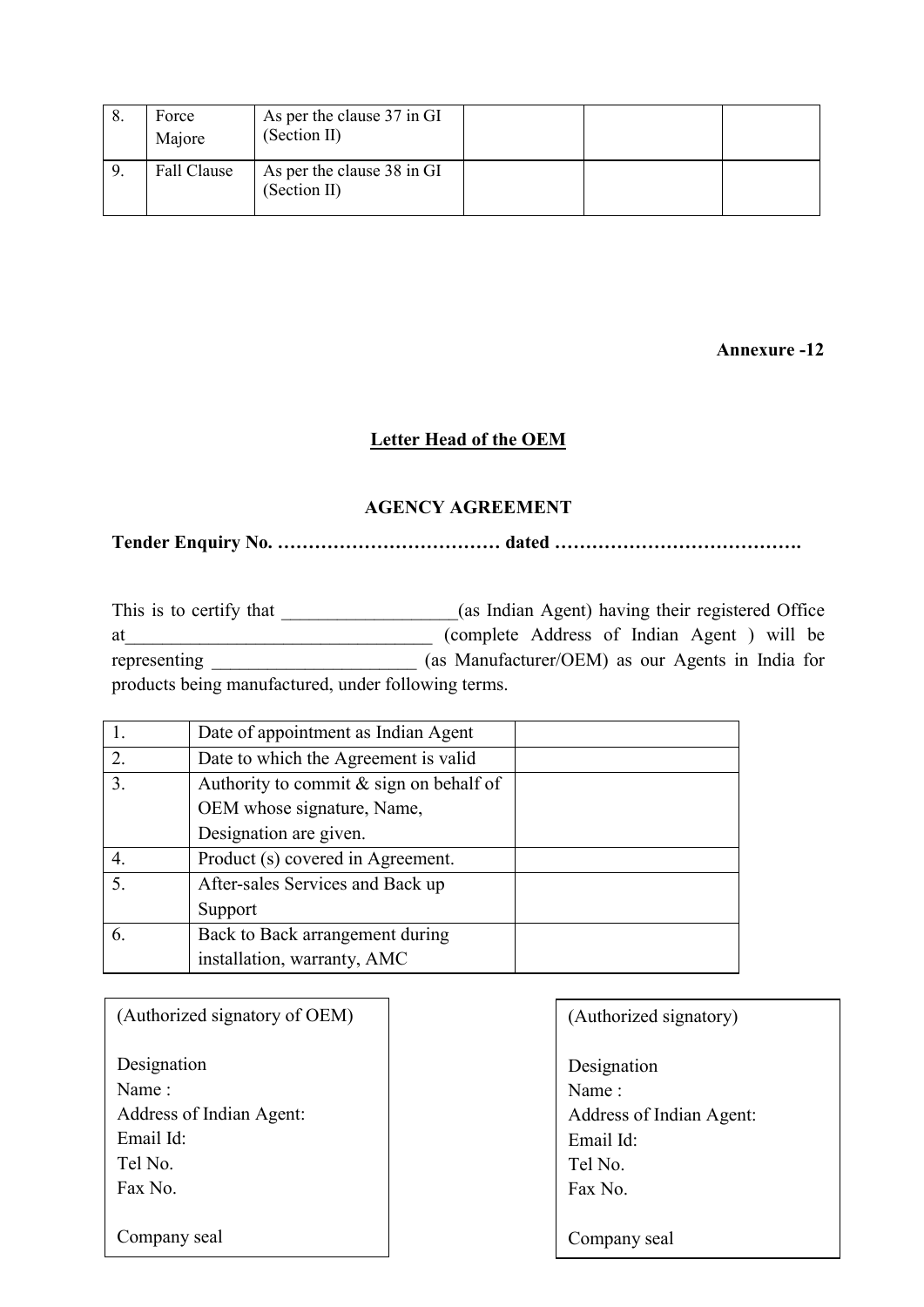## Enclosure-1

|                | <b>Technical Specifications</b> |                                                                                                                                                                                                                                                                                                                                                                                                                                                                                                                                                                                                                                                                                                                                                                                                                                                                                                                         |  |  |
|----------------|---------------------------------|-------------------------------------------------------------------------------------------------------------------------------------------------------------------------------------------------------------------------------------------------------------------------------------------------------------------------------------------------------------------------------------------------------------------------------------------------------------------------------------------------------------------------------------------------------------------------------------------------------------------------------------------------------------------------------------------------------------------------------------------------------------------------------------------------------------------------------------------------------------------------------------------------------------------------|--|--|
| Sl.<br>No.     | <b>Features</b>                 | <b>Specifications</b>                                                                                                                                                                                                                                                                                                                                                                                                                                                                                                                                                                                                                                                                                                                                                                                                                                                                                                   |  |  |
| 1.             | Resolution                      | 1.3 nm at 1 kV or better and 0.7 nm at 15/20kV                                                                                                                                                                                                                                                                                                                                                                                                                                                                                                                                                                                                                                                                                                                                                                                                                                                                          |  |  |
| 2.             | Magnification                   | X 10 to X10,00,000                                                                                                                                                                                                                                                                                                                                                                                                                                                                                                                                                                                                                                                                                                                                                                                                                                                                                                      |  |  |
| 3 <sub>1</sub> | Acceleration<br>Voltage         | 0.1 or less to 30 kV or higher. All voltage settings should be<br>controlled with software.                                                                                                                                                                                                                                                                                                                                                                                                                                                                                                                                                                                                                                                                                                                                                                                                                             |  |  |
| 4.             | Chamber                         | Large chamber with at least 7 accessory ports. Chamber design<br>should allow quick changing of the specimens. Chamber should<br>be provided with CCD camera or suitable device to view the<br>sample $\&$ stage inside the chamber without interfering with<br>detectors. CCD camera should be able to display both colour<br>image with visible light and monochrome images with IR light<br>source. The microscope should be able to support a WDS port<br>for field installations without any modifications.                                                                                                                                                                                                                                                                                                                                                                                                        |  |  |
| 5.             | <b>Stage</b>                    | 5 axes motorised eucentric stage. Movements equivalent to or<br>better than below<br>$X = 100$ mm or more<br>$Y = 100$ mm or more<br>$Z = 50$ mm or more<br>Tilt range = $-3^\circ$ to $+70^\circ$<br>$R = 360^\circ$<br>Stage movement should be able to control via. both software<br>and manually (with joystick).                                                                                                                                                                                                                                                                                                                                                                                                                                                                                                                                                                                                   |  |  |
| 6.             | Probe current                   | Up to 200 nA or more. Stability better than 1 % covering 1hr,<br>6hrs, 12hrs, 24hrs of continuous operation. Probe current<br>detector must be included for probe current measurement.                                                                                                                                                                                                                                                                                                                                                                                                                                                                                                                                                                                                                                                                                                                                  |  |  |
| 7.             | Detectors                       | a) Secondary electron (SE) detector<br>b) High resolution back scattered electron (BSE) detector<br>c) For low detection of SE and BSE through the lens detector<br>with user controllable energy filter for collection of<br>topographic (SE) contrast or atomic number (BSE) contrast.<br>d) Cathodoluminescence (CL) detector<br>e) Cl detector should be based on mixed pixel photon counter<br>technology. Wavelength range of 320-900 nm. CL detector<br>should work in combination with other detectors, should<br>have external control panel extension for controlling signals.<br>f) Energy-dispersive (EDS) detector<br>g) Electron backscatter diffraction (EBSD)<br>h) A through-lens detector with adjustable energy reflection<br>filter desirable for mixed (SE+BSE) contrast. Also stage<br>voltage biasing or in-column deceleration for good<br>resolution. With Energy filtering range up to 1500V. |  |  |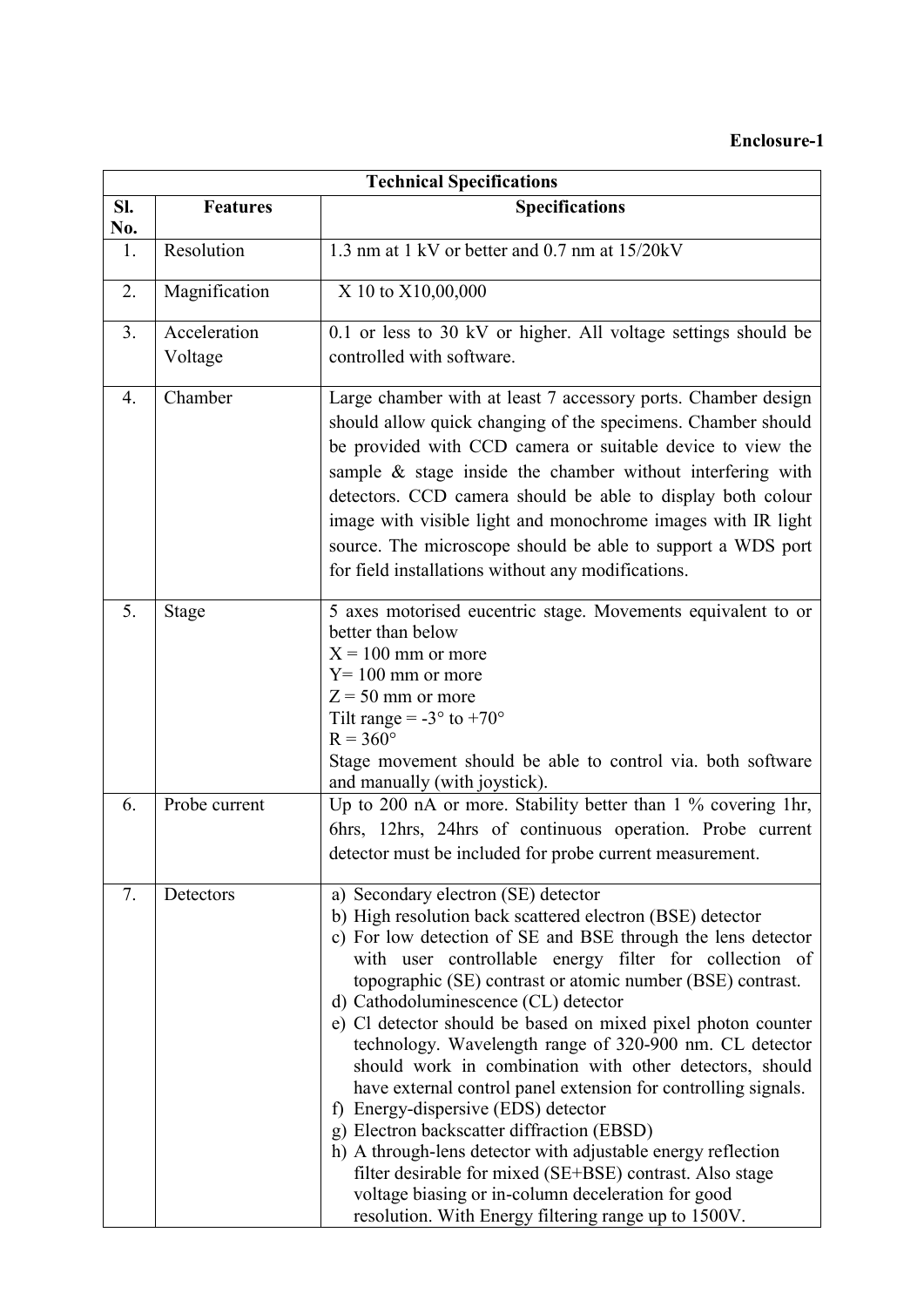|     |                        | i) Compatibility with Wavelength-dispersive (WDS) detector                                                                                                                                                                                                                                                                                                                 |
|-----|------------------------|----------------------------------------------------------------------------------------------------------------------------------------------------------------------------------------------------------------------------------------------------------------------------------------------------------------------------------------------------------------------------|
| 8.  | Electron gun           | Schottky field emission electron gun. The emitter should be                                                                                                                                                                                                                                                                                                                |
|     |                        | covered under warranty. The warranty period would include any                                                                                                                                                                                                                                                                                                              |
|     |                        | extended warranty purchased.                                                                                                                                                                                                                                                                                                                                               |
|     |                        |                                                                                                                                                                                                                                                                                                                                                                            |
| 9.  | User interface         | Keyboard, mouse, control panel with multifunction for the<br>control and adjustment of SEM parameters.                                                                                                                                                                                                                                                                     |
| 10. | <b>Electron Optics</b> | The Condenser lens system should consist of dual condenser<br>lens to allow changes in beam current continuously.                                                                                                                                                                                                                                                          |
|     |                        | The Objective lens should consist of both Electrostatic and<br>Electromagnetic Lenses with beam acceleration and deceleration<br>within the lens to reduce aberration and improve probe<br>diameter.                                                                                                                                                                       |
|     |                        | There must not be any Objective Lens electromagnetic leakage<br>flux below the lens allowing imaging of magnetic or<br>paramagnetic samples at short Working Distance and preventing<br>pattern distortion while carrying out EBSD analysis. There<br>should be a dedicated lens setting for ultra-long depth of focus<br>for the wide area EBSD analysis using beam scan. |
|     |                        | The system should have beam deceleration or stage biasing<br>technology for High resolution analysis.                                                                                                                                                                                                                                                                      |
| 11. | Display/computer       | 24" high end TFT flat screen or better monitors for SEM,<br>capable to store images in various formats like jpeg, tif, bmp,<br>etc. Image store resolution of 5120 x 3840 or better.                                                                                                                                                                                       |
|     |                        | Should be high end computer/workstation with not less than 16<br>GB RAM, 2 GB graphics card and 2TB hard drive and Intel i7<br>processor to handle large image, volumes of data along with<br>image processing software. Provision for USB and CD/DVD<br>record.                                                                                                           |
|     |                        | Provide colour Laser Printer with photocopy/scanning facility<br>with minimum speed of 20 pages per minute and 600 DPI.                                                                                                                                                                                                                                                    |
| 12. | Vacuum system          | Fully automated controlled vacuum system. Suitable vacuum                                                                                                                                                                                                                                                                                                                  |
|     |                        | system having ion pump, turbo pump and rotary pump (should                                                                                                                                                                                                                                                                                                                 |
|     |                        | be of reputed brands). Pump down time should be less than 5                                                                                                                                                                                                                                                                                                                |
|     |                        | min. FESEM should be equipped a suitable vacuum system to                                                                                                                                                                                                                                                                                                                  |
|     |                        | avoid contamination.                                                                                                                                                                                                                                                                                                                                                       |
| 13. | Essential              | a) CCD colour camera (to view inside chamber), also see point                                                                                                                                                                                                                                                                                                              |
|     | Accessories            | 4<br>b) Chiller and Compressor from the column OEM required for<br>operation of the FE-SEM.                                                                                                                                                                                                                                                                                |
|     |                        | c) Interface between FESEM, EDS, WDS and EBSD                                                                                                                                                                                                                                                                                                                              |
|     |                        | d) Sputter unit (gold) and carbon unit separately                                                                                                                                                                                                                                                                                                                          |
|     |                        | e) 5 number of single stubs and 5 number of multiple sample<br>holders                                                                                                                                                                                                                                                                                                     |
| 14. | Calibration            | Standard<br>samples<br>check<br>calibration<br>to<br>system<br>1.e.,                                                                                                                                                                                                                                                                                                       |
|     | standards              | magnification should be supplied along with the system.<br>1) Magnification standard (Mesh Sample),                                                                                                                                                                                                                                                                        |
|     |                        |                                                                                                                                                                                                                                                                                                                                                                            |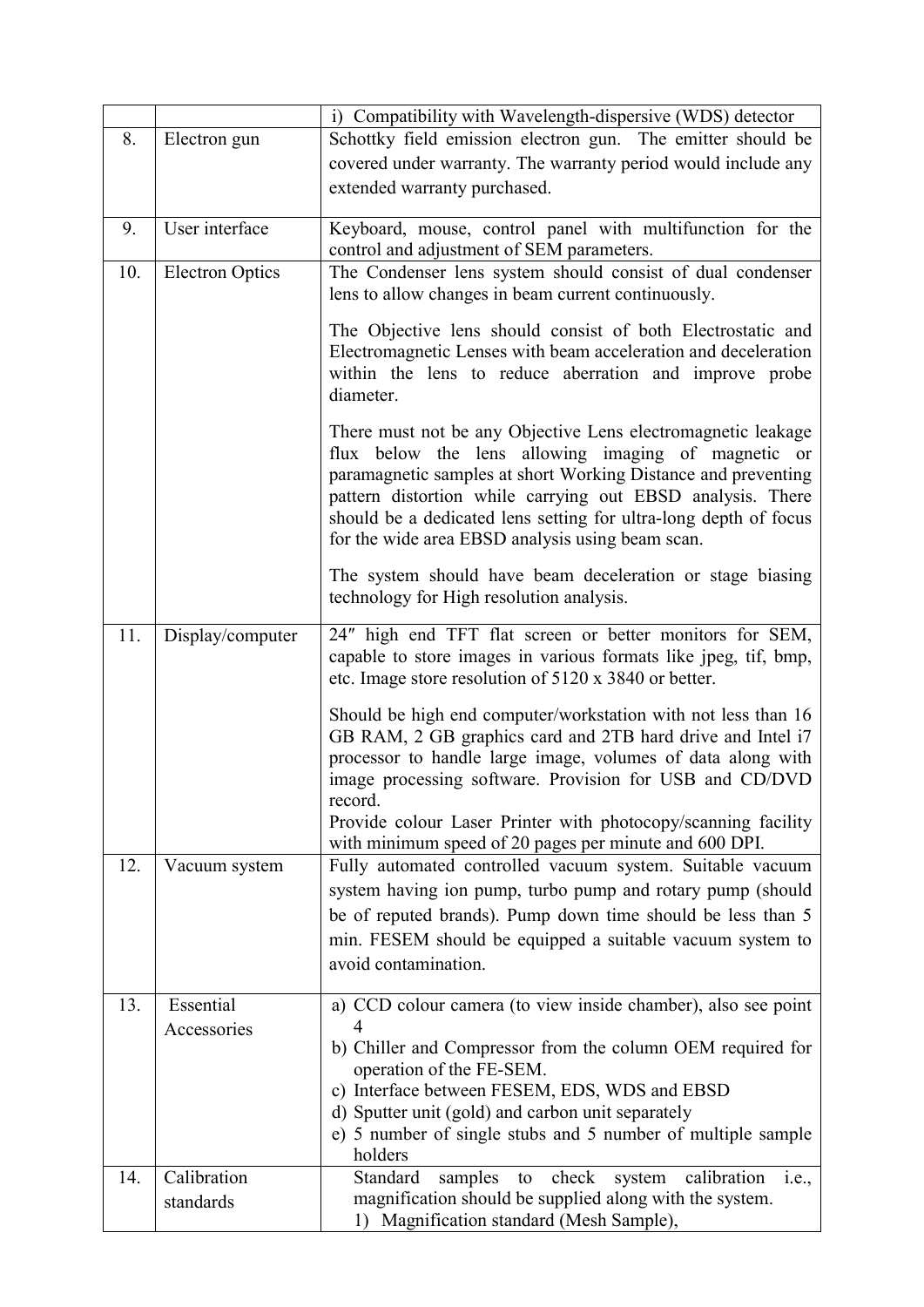|     |             | Single-element EDS/WDS and multi-element standards<br>2)<br>covering 56 elements with Faraday cup<br>3) Resolution standards - Gold on Carbon standard for<br>SEM,<br>4) Separate Faraday cup for probe current measurement                                                                                                                                                                                                                                                   |
|-----|-------------|-------------------------------------------------------------------------------------------------------------------------------------------------------------------------------------------------------------------------------------------------------------------------------------------------------------------------------------------------------------------------------------------------------------------------------------------------------------------------------|
| 15. | <b>EDS</b>  | LN2 free EDS system. $40mm^2 \pm 10mm^2$ 127eV resolution for<br>Mn, 50 eV for carbon and 60 eV for fluorine or better capable of<br>identifying elements from Boron to Uranium, should do the<br>functions like qualitative, quantitative and elemental mapping.<br>EDS should be capable of line scan, selected area analysis and<br>multipoint analysis. EDS need to be integrated with FESEM.<br>The detector should be as per ISO norms.                                 |
|     |             | EDS server $\&$ analysis software should have capability to do<br>Qualitative & Quantitative Analysis, Peak and Auto ID routine,<br>Spectral Match Analysis, Database management and reporting,<br>Elemental Mapping, Point Analysis, Line Scanning, Real time<br>Phase mapping, Phase to Element and Element to Phase maps<br>with specimen drift correction. Pile up correction and<br>background noise reduction, simultaneous imaging and analysis<br>should be possible. |
|     |             | All these capabilities should be applicable for polished flat<br>specimens, fractured samples and nanostructured particulate<br>systems.                                                                                                                                                                                                                                                                                                                                      |
|     |             | User interactive qualitative and standard less/ standards based<br>quantification with K, L, M, N line database. Real time<br>elemental mapping with auto elemental identification,<br>quantification based on ZAF, PhiZAF.                                                                                                                                                                                                                                                   |
|     |             | Should have quantification algorithm for uneven surfaces and<br>under tilted conditions                                                                                                                                                                                                                                                                                                                                                                                       |
| 16. | <b>EBSD</b> | 1. The EBSD system should include Hardware consisting of<br>EBSD camera/detector and control electronics and software for<br>acquisition and indexing of electron backscatter diffraction<br>patterns and phase mapping with SEM beam and stage control<br>with interface, pre-tilt sample holders, Calibration samples,<br>Operation manuals should be included                                                                                                              |
|     |             | 2. CMOS based EBSD camera with at least 1244 x 1024 pixels<br>resolution and indexing speeds of 4500 pps (or better)<br>3. The EBSD system Angular resolution should be less than 0.1<br>deg.<br>4. The EBSD camera should have tapered nose design to<br>prevent shadowing to other detectors of FESEMs. The EBSD<br>should have<br>motorised insertion<br>and<br>retraction<br>camera                                                                                       |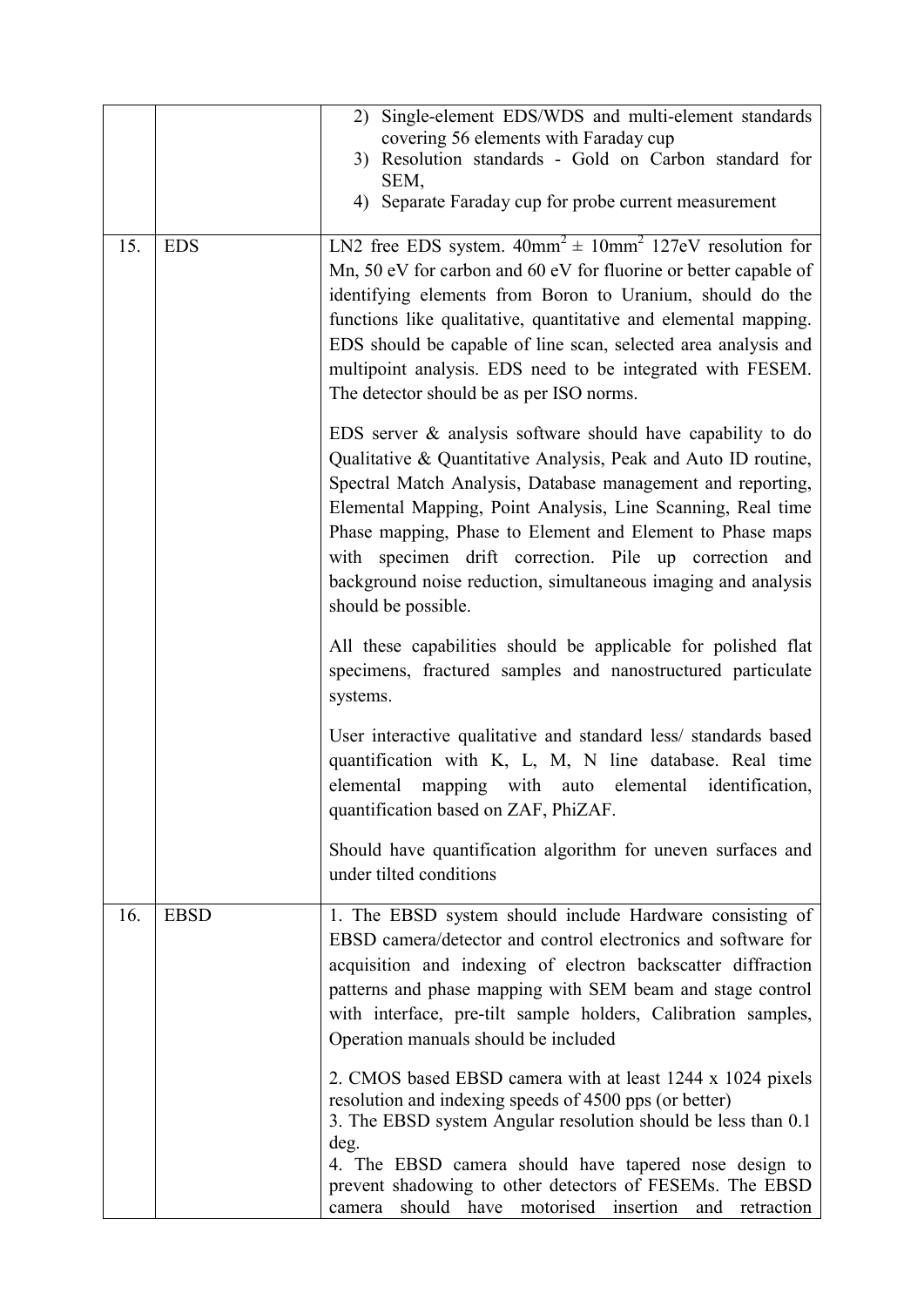|     |                           | mechanism. The position accuracy is to be 0.1 mm.<br>5. The system software should include following features<br>Latest Data Acquisition Software working on WINDOWS 64bit<br>platform,<br>System software with latest indexing algorithms.<br>a) Auto tilt correction<br>b) Phase Reflector File Creation Software<br>c) Pole Figure Software – texture analysis<br>d) Mapping Software – post processing for grain size, Grain<br>Boundary characteristics, etc<br>e) Large area Mapping<br>f) ODF Software – texture analysis<br>g) Imaging and Beam Control Software<br>h) Stage Control Software<br>i) Phase Identification Software<br>j) ICSD Data Base<br>1 additional off line licence                                                                                           |
|-----|---------------------------|-------------------------------------------------------------------------------------------------------------------------------------------------------------------------------------------------------------------------------------------------------------------------------------------------------------------------------------------------------------------------------------------------------------------------------------------------------------------------------------------------------------------------------------------------------------------------------------------------------------------------------------------------------------------------------------------------------------------------------------------------------------------------------------------|
| 18. | Spares and<br>consumables | a) 10 nos. Carbon rod/thread & Carbon tapes (20m).<br>recommended<br>essential<br>b) Provide<br>consumables<br>for<br>uninterrupted operation of the equipment for five years.<br>c) 50 numbers of specimen stubs.<br>d) 2 electrostatic tweezers suitable for handling stub.<br>Other specimen handling tools, sample preparation<br>e)<br>materials and general tools for the maintenance of<br>FESEM should be provided.                                                                                                                                                                                                                                                                                                                                                               |
| 19. | Vibratory Polisher        | A good quality vibratory polisher that should remove minor<br>deformation remaining after mechanical preparation revealing a<br>stress-free. Also, oscillate horizontally; maximizing the length<br>of time the specimen touches the polishing cloth. Supplier<br>should provide collidal silica to chemo-mechanically polish a<br>rock specimen to a surface finish suitable for electron-<br>backscatter diffraction (EBSD). Specimens should naturally<br>rotate around the polishing bowl allowing users to set-up the<br>system and walk away. The instrument along with the following<br>accessories should be supplied.<br>a) 3 numbers of specimen holders - 2 inches (50mm) length<br>b) Colloidal Silica, 64oz (2 litres)<br>c) 10 numbers of MicroCloth, 12in (305mm) diameter |
| 20. | Warranty<br>&<br>Training | a) 3 year comprehensive warranty. Warranty should start from<br>the date of completion of installation.<br>b) Full on-site training must be given to BGRL/MoES for the<br>smooth operation of FESEM and, for data acquisition,<br>processing and interpretation.<br>c) One week initial training during installation and at least 10<br>days of advanced training after 4 months of installation of<br>machine at the customer site. All the training should be part<br>of the supply and installation.                                                                                                                                                                                                                                                                                   |